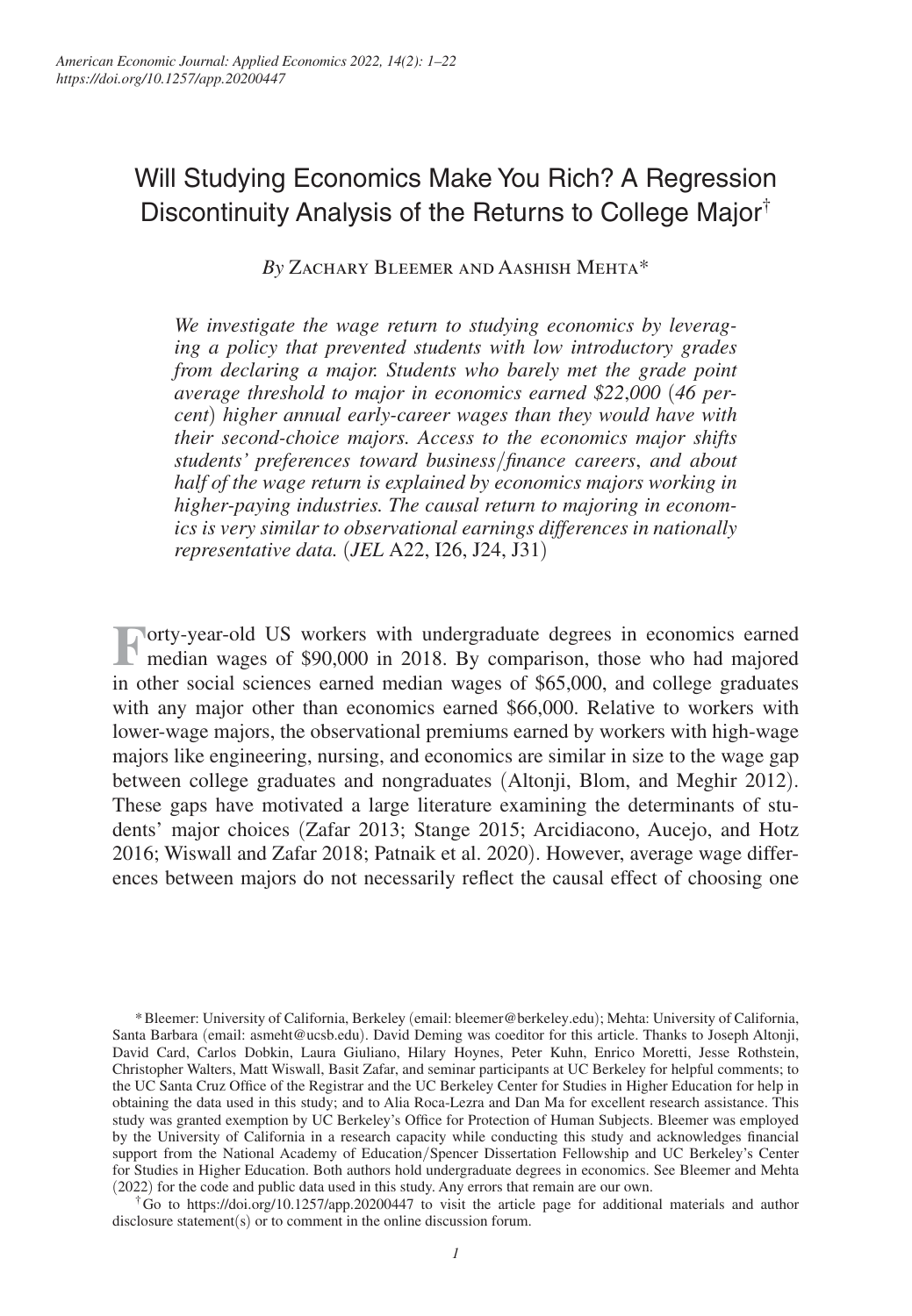major over another. This study directly analyzes the treatment effects of earning an undergraduate degree in the popular high-earning field of economics.<sup>1</sup>

Estimating the causal effects of earning specific college majors is challenged by students' nonrandom assortment across majors: most students self-select their college major, and many universities and departments use admissions and grade requirements to restrict entry into certain majors. As a result, observational wage differences across majors may reflect selection bias. We overcome this challenge by using a regression discontinuity (RD) design that exploits a fuzzy discontinuity in economics major access at a large, moderately selective public university (Angrist and Lavy 1999). 2 We implement this design to estimate the effect of studying economics on students' early-career earnings and industries as well as how the major's effect on earnings is mediated by changes in students' other educational outcomes, career preferences, and early-career industries. We then characterize and estimate the biases that arise when using observational average wage difference between economics and other majors as a proxy for the treatment effect of majoring in economics.

The specific case we analyze is the economics department at the University of California, Santa Cruz (UCSC). UCSC Economics imposed a grade point average (GPA) restriction policy in 2008: students with a GPA below 2.8 in Economics 1 and 2 were generally prevented from declaring an economics major.<sup>3</sup> Students who just met the GPA threshold were 36 percentage points more likely to declare the economics major than those who just failed to meet it. Most of these students would have otherwise earned degrees in other social sciences. Students just above the threshold who majored in economics were surprisingly representative of UCSC economics majors on observables; for example, their average SAT score was at the forty-first percentile of economics majors.

Comparing the major choices and average wages of above- and below-threshold students shows that majoring in economics caused a \$22,000 (46 percent) increase in the annual early-career wages of barely above-threshold students. It did so without otherwise impacting their educational investment—as measured by course-adjusted average grades and weekly hours spent studying—or outcomes like degree attainment and graduate school enrollment. The effect is nearly identical for male and female students, may be larger for underrepresented minority students, and appears to grow as workers age (between ages 23 and 28). About half of the wage effect can be explained by the effect of majoring in economics on students' industry of employment: relative to students who did not qualify for the major, economics majors became more interested in business and finance careers and were more likely to find employment in higher-wage economics-related industries like finance, insurance, and real estate (FIRE) and accounting. Most of the barely above-threshold

<sup>1</sup>Economics is a particularly popular major at highly selective universities. The 2020 federal College Scorecard shows that economics was the most-earned major at 11 of the top 20 highest-ranked American universities (as ranked by *US News and World Report*) and was among the top 5 majors at 34 of the 50 highest-ranked universities.

 $2$ This design was recommended (but not implemented) by both Altonji, Blom, and Meghir (2012) and Altonji, Arcidiacono, and Maurel (2016).

<sup>&</sup>lt;sup>3</sup>Like many universities, UCSC has multiple "tracks" for its economics major. Students just above the GPA threshold mostly chose its "business management economics" (BME) track, in which about one-third of required courses are taken in business- and finance-related subdisciplines.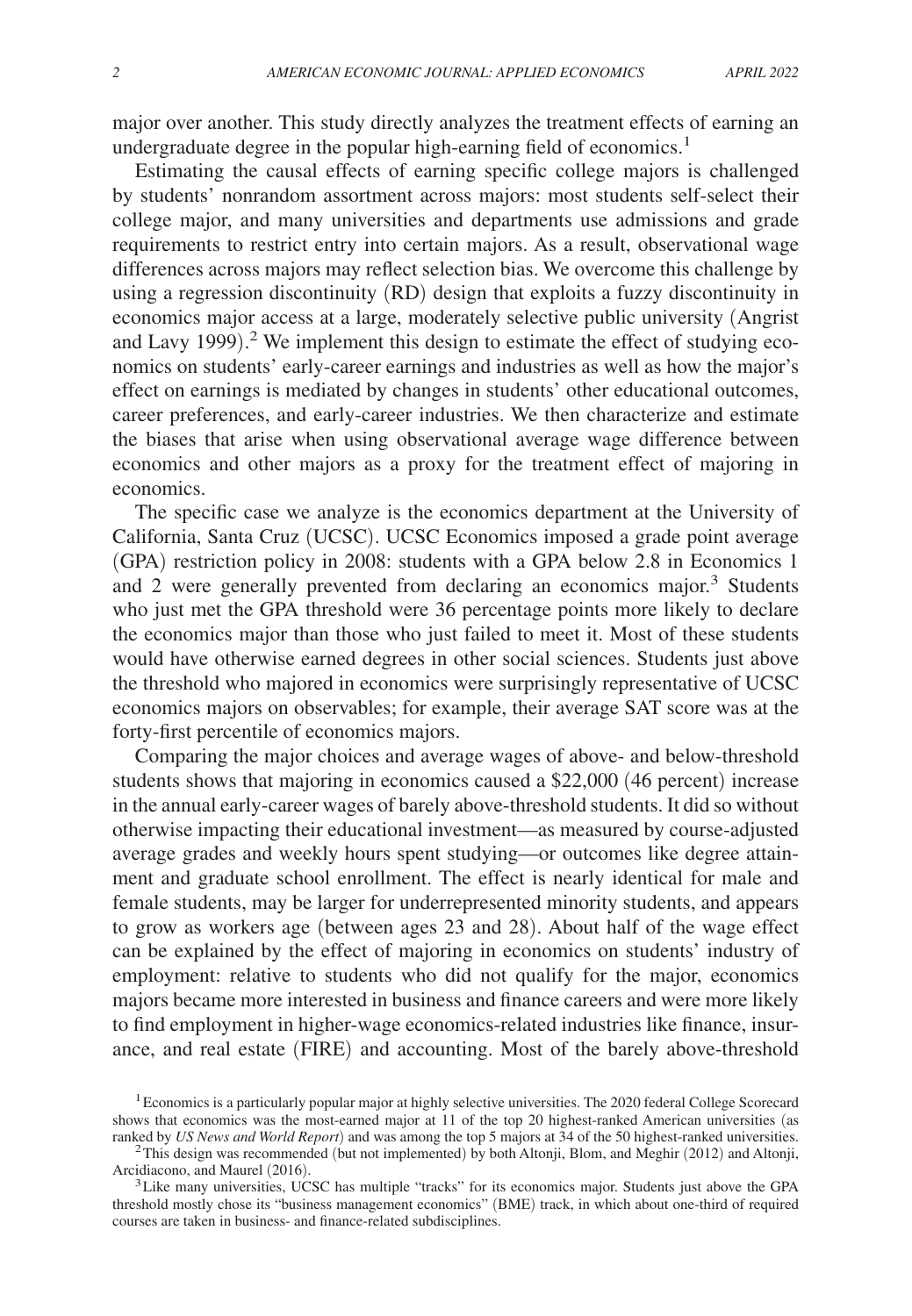economics majors would have otherwise earned degrees in lower-earning fields like psychology and sociology, and differences in either OLS-estimated average wages by major (with or without controls) or median wages by major (estimated at the university, state, or national level) slightly *underestimate* the estimated local average treatment effect. This suggests that the net magnitude of selection bias and treatment effect heterogeneity is small in this context.<sup>4</sup>

Our data include comprehensive 2000–2014 UCSC student and course records linked to biannual administrative student surveys, National Student Clearinghouse (NSC) educational outcomes, and annual California unemployment insurance (UI) employment records. These highly detailed records allow us to test several alternative explanations for above-threshold students' higher postgraduate earnings. We show that detailed student characteristics are smooth across the GPA threshold and that grade distributions in economics courses remained unchanged in the period. There is no evidence of students bunching above the threshold, as might be expected if threshold-crossing was somehow manipulated. We also show that wages were smooth across the grade threshold prior to the policy's implementation but slightly discontinuous during an interstitial period with a less binding major restriction policy, generating similar (but noisier) instrumental variable estimates to the main specification. While our main empirical strategy estimates linear RD models with standard errors clustered by GPA (Lee and Card 2008), we confirm the estimates using a number of other specifications, including "honest RD" estimates following Kolesár and Rothe (2018). 5

A small number of previous studies have analyzed major-specific returns in other countries by exploiting centralized field-specific enrollment assignment rules (Kirkeboen, Leuven, and Mogstad 2016; Hastings, Neilson, and Zimmerman 2014; Daly and Le Maire 2021). However, the external validity of those estimates in the United States may be limited: American universities offer a broader core liberal arts curriculum, permit students to choose their majors years after their initial enrollment, and provide students with more discretion over their courses, all of which could narrow field-specific returns.<sup>6</sup> A large literature has employed selection-on-observables methods and structural estimation to identify major-specific returns (James et al. 1989; Rumberger and Thomas 1993; Black, Sanders, and Taylor 2003; Arcidiacono 2004; Hamermesh and Donald 2008), generally arguing that selection bias explains a substantial portion of US wage variation across majors.

This study's reduced-form RD design provides unusually transparent evidence of postsecondary education's heterogeneous and persistent role in shaping students' labor market outcomes. Our estimated early-career wage return to economics rivals the baseline return to a college degree, implying that major choice is a

<sup>4</sup>Our results mirror the well-known finding that causal estimates of the return to schooling slightly exceed the mean differences recovered from OLS (Angrist and Keueger 1991; Card 1999), with our study focusing on heterogeneity in the return to schooling.

 $5$ Because of the small number (20) of discrete GPAs available to students, these latter estimates are likely conservative.

<sup>6</sup>The only known quasi-experimental study to previously identify heterogeneous returns by college major in the United States is by Andrews, Imberman, and Lovenheim (2017), who analyze the return to majoring in business by exploiting a GPA threshold policy at several University of Texas campuses. Their suggestive finding of a large wage return to business majors closely parallels our own estimates with regard to economics.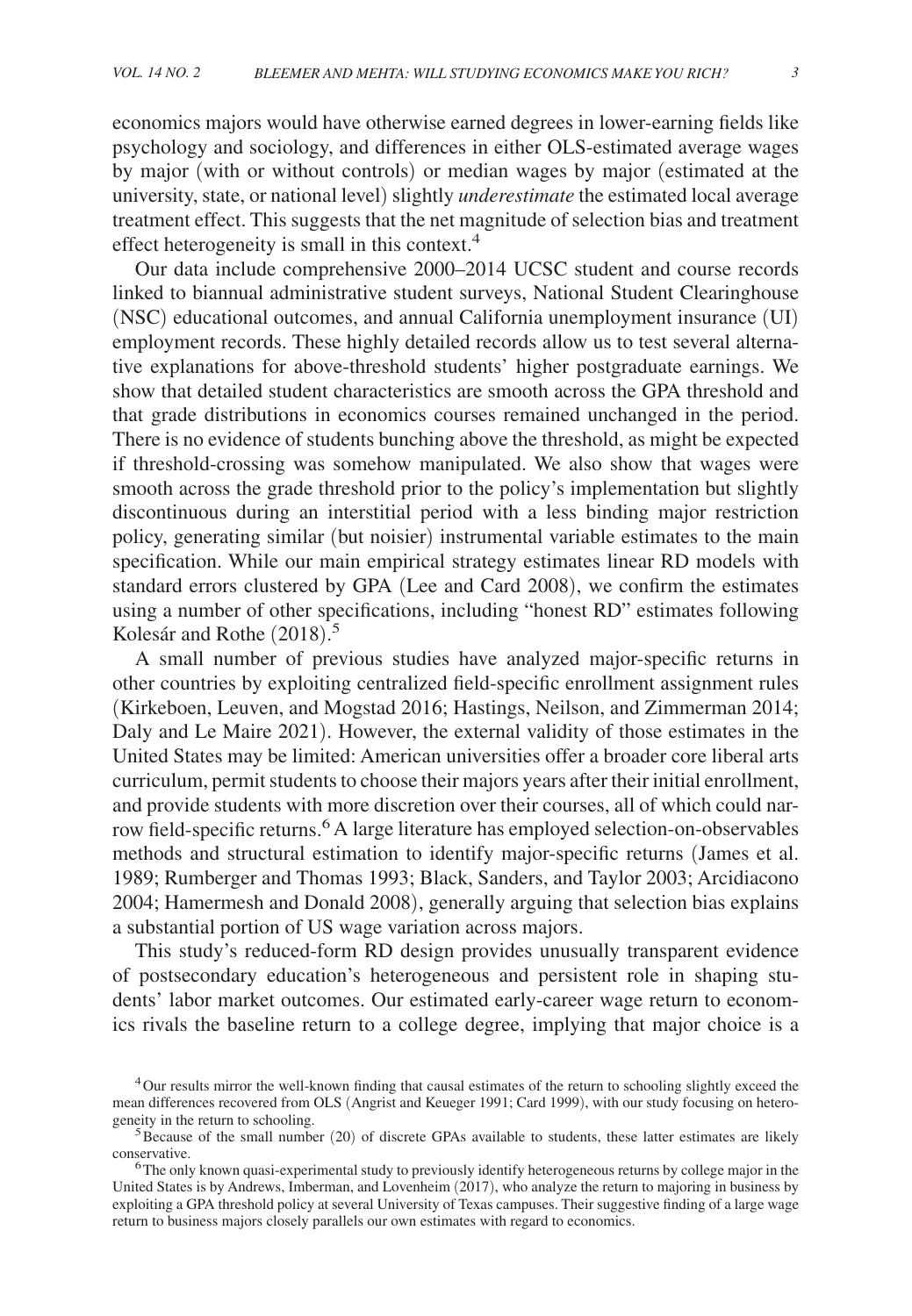first-order heterogeneity component in the return to higher education.<sup>7</sup> A related literature has used quasi-experimental research designs to highlight university selectivity as another important dimension of heterogeneous university treatment effects (Hoekstra 2009; Zimmerman 2014; Cohodes and Goodman 2014; Bleemer 2021, 2022). However, even students who are quasi-randomly switched to enrolling at universities with 25 percentage points higher graduation rates—a large increase in selectivity—receive an early-career wage return 30 percent smaller than the return to majoring in economics at UC Santa Cruz (Bleemer 2021). 8 These findings imply that widespread but understudied university policies that shape student major choice—like GPA restrictions, variable tuition, and grade inflation—have important long-run efficiency and social mobility ramifications.<sup>9</sup>

While prior studies have documented that students select majors partly based on career preferences (Wiswall and Zafar 2018), we present quasi-experimental evidence that major choice causally affects students' career preferences and industry of employment. The correlation between college graduates' majors and their occupations and industries of employment is notably weak: fewer than 60 percent of most majors' students work in the top *10* highest-employment (5-digit) occupations for that major (Altonji, Blom, and Meghir 2012).<sup>10</sup> Nevertheless, majoring in economics causes students to report a stronger preference for business and finance careers prior to labor market entry—likely in part as a result of perceived job availability and to be more likely to ultimately work in related industries like FIRE and accounting. These changed industry preferences could reflect the fact that knowledge and skills acquired in the economics major may be particularly useful in these industries, providing students with industry-specific human capital (Altonji, Kahn, and Speer 2014; Kinsler and Pavan 2015).

## **I. Background**

The University of California, Santa Cruz is a moderately selective public research university in northern California. In 2010, UCSC admitted 64 percent of freshman applicants, resulting in a 3, 290-student class largely split between White (38 percent), Asian (27 percent), and Hispanic (24 percent) students. Nearly all (98 percent) of its

<sup>7</sup>One reason for the economics major's large return is the relatively low return to economics majors' second-choice social science fields, highlighting the importance of counterfactual student choices in measuring educational returns (Kirkeboen, Leuven, and Mogstad 2016).

<sup>8</sup>As in nearly all previous studies on the return to education and university selectivity, we are unable to distinguish whether the observed returns result from changes in human capital or signaling. We discuss this further in Section V. Other recent papers on heterogeneous university returns by university quality include Sekhri (2020) and Canaan and Mouganie (2018).

<sup>9</sup>The close correspondence between observational and causal estimates of major-specific returns also suggests the potential for private pecuniary gains resulting from providing students with locally relevant information about average wages by majors, which has been shown to increase students' enrollment in high-wage majors (Berger 1988; Beffy, Fougre, and Maurel 2012; Hastings, Neilson, and Zimmerman 2015; Wiswall and Zafar 2015). See Bleemer and Mehta (2021) on GPA restrictions, Andrews and Stange (2019) on variable tuition, and Ahn et al. (2019) on grade inflation. Policies encouraging economics major choice (e.g., Porter and Serra 2020) are particularly likely to provide students with substantial pecuniary returns.

<sup>10</sup>A substantial academic literature studies how university policies shift students toward science and engineering majors (Sjoquist and Winters 2015; Denning and Turley 2017; Castleman, Long, and Mabel 2018), though none directly investigate whether this actually bolsters the STEM labor force.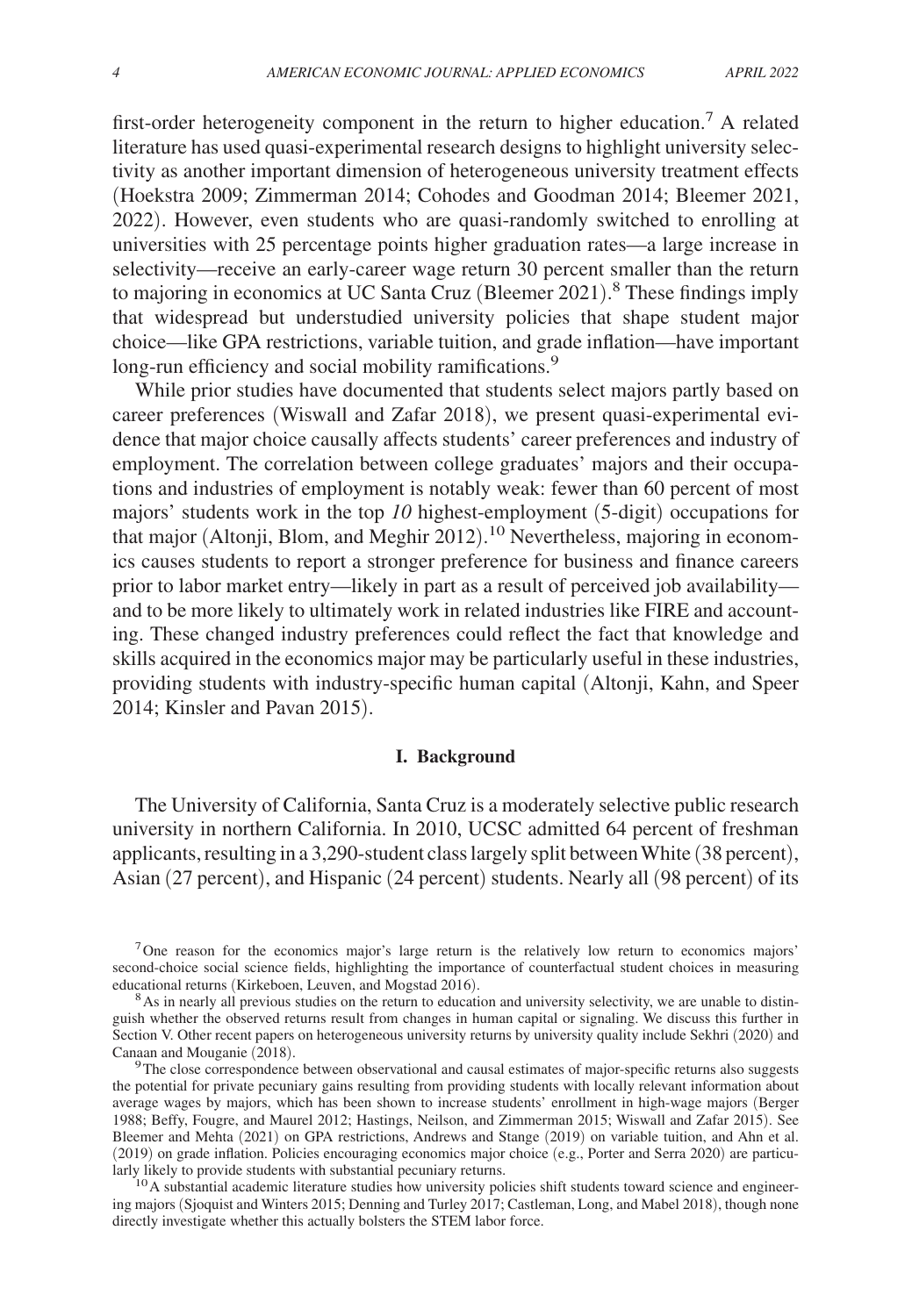students were California residents. In many ways, UCSC is relatively representative of the average US university; among four-year US universities in the 2010 Integrated Postsecondary Education Data System database (weighted by enrollment), UCSC is at the forty-second percentile in admissions rate, the fifty-ninth percentile in average student SAT scores, the forty-second percentile in middle-income students' average net price of attendance, and the fifty-third percentile in student-to-faculty ratio.11 The UCSC Department of Economics had 25 ladder-rank faculty and 7 lecturers in 2010 and taught 8,800 student enrollments that academic year, implying that each faculty member taught an average of 91 students per quarter, among the highest loads at the university. $12$ 

The UCSC Economics Department's 2003 GPA restriction was the university's first policy limiting enrolled students' access to a particular college major (Bleemer and Mehta 2021). The restriction was first recorded in UCSC's 2003 course catalog, which stated that students with a GPA in Economics 1 and 2 (*EGPA*) below 2.8 would only be allowed to declare the major "at the discretion of the department." If students retook one of the courses, only the initial grade was used to calculate *EGPA*. This policy hardly changed de jure over the following ten years, though the 2012 course catalog is the first to note that for students with below-2.8 *EGPA*s, "appeals are rarely granted." Starting in 2013, calculus grades were added to the *EGPA* calculation.

However, the department's "discretion" left substantial room for year-over-year de facto differences in below-2.8 students' access to the major.13 The difference in the probability of majoring in economics above and below the *EGPA* threshold remained small (below 15 percentage points) until the 2008 entering cohort and then ranged from 25 to 60 percentage points until 2012.<sup>14</sup> As a result, this study focuses on these latter five cohorts of freshman UCSC students.

# **II. Data**

The student database analyzed in this study ( University of California ClioMetric History Project (UC-CHP) 2020) was collected from the UCSC Office of the Registrar as part of the UC ClioMetric History Project (Bleemer 2018). The sample covers all freshman-admit students who first enrolled at UCSC between 1999 and 2014.15 For each student, we observe gender, ethnicity, cohort year, ( pre-enrollment) home address, California residency status, high school, and SAT score as well as

<sup>&</sup>lt;sup>11</sup>Calculations from the Integrated Postsecondary Education Data System. Average SAT calculated as the summed averages of the twenty-fifth and seventy-fifth percentiles of each SAT test component. Average net price defined over federal financial aid recipients with family incomes between \$48,000 and \$75,000.

 $12$  Altonji and Zimmerman (2019) show that economics and business degrees have below-average educational costs. <sup>13</sup>Online Appendix Figure A-1 shows 2000–2014 UCSC students' likelihood of majoring in economics

by *EGPA* for each cohort.

<sup>&</sup>lt;sup>14</sup>This change was likely driven by increased demand after the 2007–2008 financial crisis; see online Appendix Figure A-2.

<sup>&</sup>lt;sup>15</sup> Community college transfer students are omitted from our analysis because they followed a different admission rule into the economics major.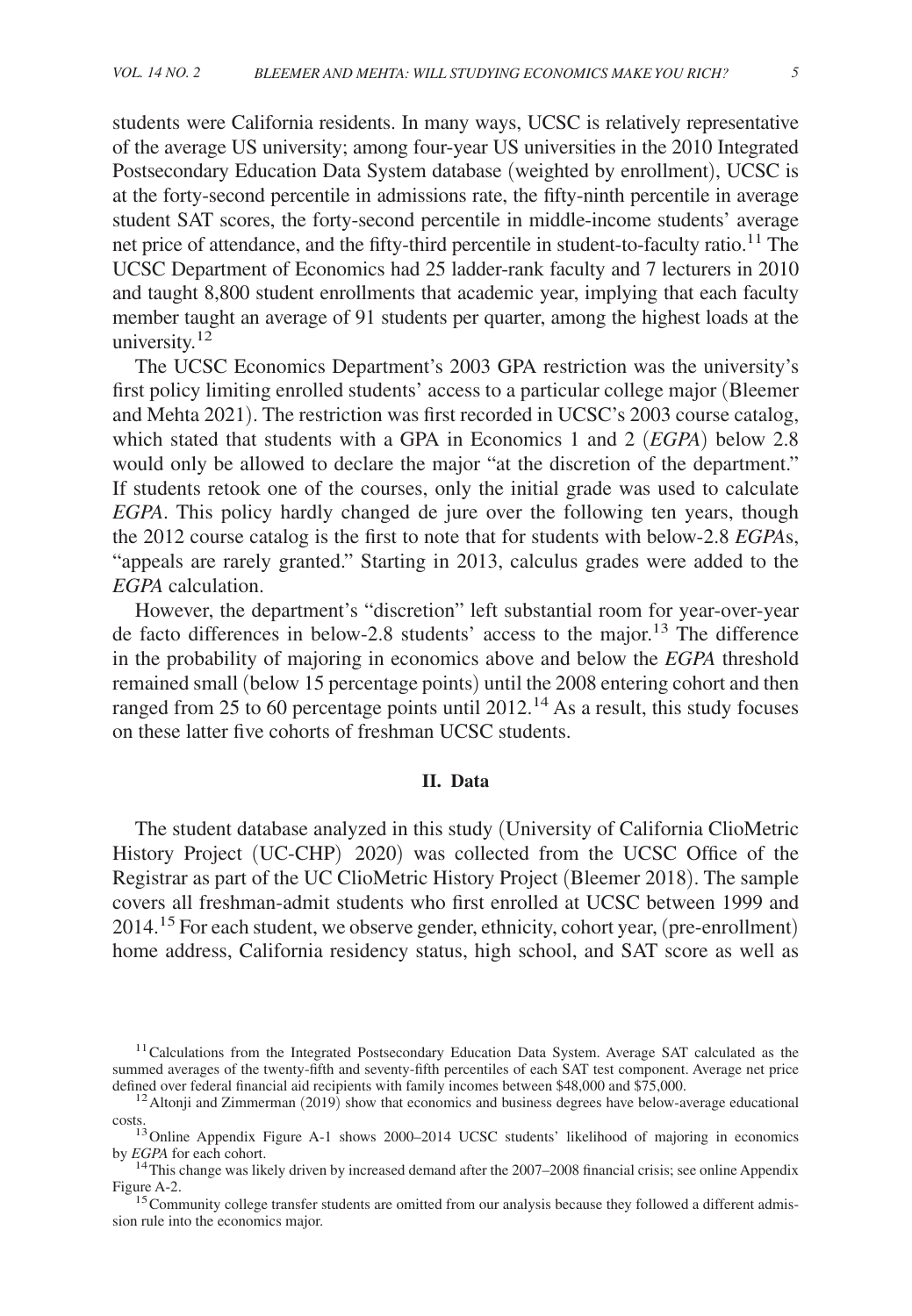UCSC course enrollments and grades.16 The *EGPA* running variable is calculated by averaging students' GPAs in Economics 1 and 2, using their earliest letter grades if they retook either course.

These student records are linked by name and birth date to the NSC StudentTracker database (NSC 2019), which contains undergraduate and graduate enrollment and degree attainment records for nearly all American colleges and universities, and by social security number to employment records from the California Employment Development Department (EDD 2019), which include annual wages and six-digit North American Industry Classification System (NAICS) industry code.17 We proxy family income by the mean adjusted gross income in the student's home zip code in their first year of enrollment (IRS 2018).<sup>18</sup>

UCSC students are also linked to survey responses from the biannual UC Undergraduate Experience Survey (UCUES), conducted online in the spring of even-numbered years (Student Experience in the Research University (SERU) 2019). The second/third and third/fourth year response rates among the 2008–2012 students in the main sample were 29 and 28 percent, with the response rates and respondent characteristics smooth across the GPA threshold.<sup>19</sup> Among the survey's many questions are responses about number of hours per week spent studying and students' intended careers.<sup>20</sup>

 Non-economics majors are categorized into four disciplines: humanities, social sciences, natural sciences, and engineering. Combining the three tracks of the economics major—economics, BME, and global economics—it was the second-most-popular major at UCSC for the 2008–2012 cohorts (11.7 percent of students), below psychology (12.9 percent) but ahead of environmental studies (6.1 percent) and sociology (6.0 percent).

Table 1 presents descriptive statistics for 2008–2012 UCSC freshman-admit students. Relative to the full sample of 15,400 UCSC students, the 3,053 students who complete Economics 1 and 2 are more likely to be male and Asian and come from slightly higher-income neighborhoods. Of those students, the 55 percent who actually declare the economics major are 41 percent female (compared to 56 percent across UCSC) and 44 percent Asian (compared to 27 percent) and have similar average SAT scores to the average UCSC student (1716 out of 2400).

<sup>&</sup>lt;sup>16</sup> ACT test scores (submitted by 4 percent of applicants instead of SAT scores) and SAT scores on a 1600 point basis are converted to 2400-point SAT scores using standard concordance tables.

<sup>&</sup>lt;sup>17</sup>NSC match quality is near complete but missing for some students who opt out of coverage. For example, 97 percent of UCSC undergraduate degrees awarded to the 2008–2012 cohorts appear in NSC (see Appendix C of Bleemer 2021). EDD NAICS code reflects the industry of employment from the year's latest nonmissing quarter (US Census Bureau 2017). EDD employment records exclude out-of-state, federal, and self-employment. All EDD-related analysis was originally conducted for the purpose of institutional research (see Bleemer and Mehta 2020).

<sup>&</sup>lt;sup>18</sup> Income statistics are from the IRS Statistics of Income (SOI). Wage and income statistics are winsorized at the top and bottom 2 percent and CPI inflation adjusted to 2019 (BLS 2019).

<sup>&</sup>lt;sup>19</sup>See online Appendix Figure A-3. UCUES data were provided by the SERU Consortium at UC Berkeley's Center for Studies in Higher Education and linked by student ID.

<sup>&</sup>lt;sup>20</sup>Full questions and responses are provided in the survey Appendix.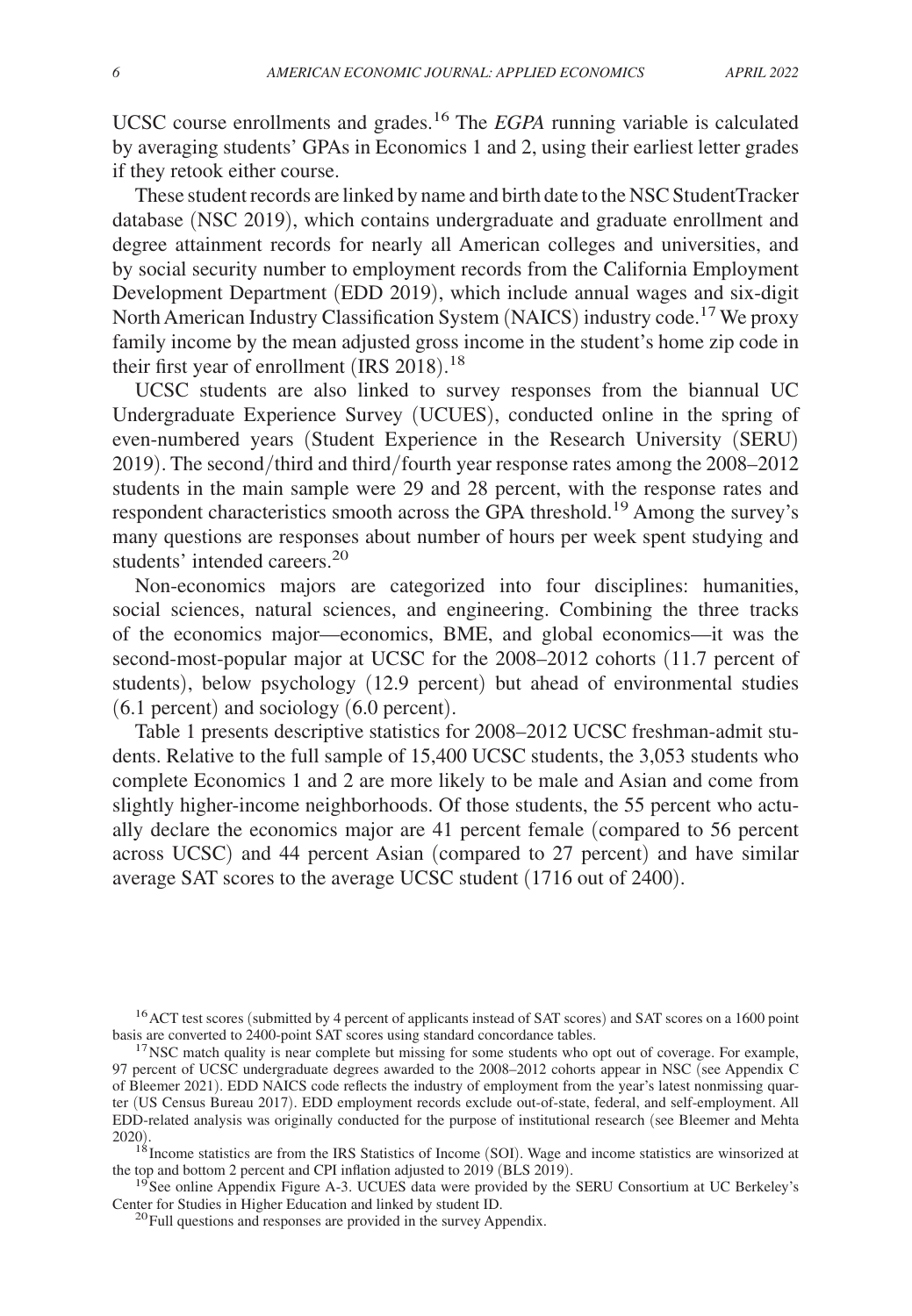|                           | Freshman<br>students | Econ 1 and 2<br>enrollees | Economics<br>majors | Near-threshold<br>economics majors | (SE)    |
|---------------------------|----------------------|---------------------------|---------------------|------------------------------------|---------|
| Female (percent)          | 55.7                 | 41.3                      | 40.9                | 35.6                               | (7.3)   |
| White (percent)           | 40.8                 | 32.4                      | 32.8                | 27.9                               | (6.5)   |
| Asian (percent)           | 26.5                 | 41.4                      | 43.7                | 41.1                               | (8.1)   |
| Hispanic (percent)        | 24.3                 | 19.2                      | 16.7                | 18.3                               | (7.1)   |
| Black (percent)           | 2.9                  | 1.9                       | 1.7                 | 6.2                                | (1.8)   |
| CA resident (percent)     | 97.1                 | 97.4                      | 97.2                | 99.7                               | (2.5)   |
| SAT score (2400 scale)    | 1720                 | 1697                      | 1716                | 1667                               | (14)    |
| Mean zip code inc. $(\$)$ | 92,060               | 95,819                    | 99,477              | 86,770                             | (7,309) |
| Number of students        | 15,423               | 3,053                     | 1,689               |                                    |         |

*Notes:* This table presents mean demographic and socioeconomic statistics for 2008–2012 UCSC freshman-admit students, those who take Economics 1 and Economics 2, and those who then declare the economics major. The final columns present the average characteristics of the students who majored in economics because of their barely above-threshold *EGPAs*, estimated following equation (1) by treating the interaction between each characteristic and economics major indicator as the outcome (Abadie 2002). Mean zip code income measures the mean adjusted gross income of tax filers in the student's home zip code in the year they graduated high school.

*Source:* UC-CHP student database and IRS SOI

#### **III. Empirical Design**

We identify the relationship between economics major choice (the treatment) and resulting outcomes (*Y*) by exploiting a discrete fuzzy grade discontinuity in economics major access (Hahn, Todd, and van der Klaauw 2001). Figure 1 shows the first-stage estimate of the impact of meeting the 2.8 GPA threshold on economics major choice for the 2008–2012 cohorts. Above-threshold students were about 36 percentage points more likely to declare the economics major. Some below-threshold students were nevertheless able to declare the major—"at the discretion of the department" and about 20 percent of above-threshold students chose not to declare the major. Each bubble is scaled by the proportion of students who earned that *EGPA* ; because the *EGPA* is calculated over only 2 letter grades, students could earn only 14 common or 6 uncommon *EGPAs*.

Let  $Y_i(1)$  denote the outcome that UCSC student *i* would experience if they majored in economics, and let  $Y_i(0)$  denote the outcome they would experience if they did not. Outcomes of interest include (for example) postgraduation earnings, industry of employment, study time, and graduate school attendance. Let *C* be the group of policy compliers: the subset of students who major in economics if they are above the GPA threshold but do not if they are below it. The effect of the major on policy compliers whose *EGPA* was near the threshold (the local average treatment effect) is given as

(1) 
$$
LATE_{RD}(Y) \equiv \lim_{EGPA12.8} E[Y_i(1)|EGPA, i \in C] - \lim_{EGPA12.8} E[Y_i(0)|EGPA, i \in C]
$$

so long as  $E[Y_i(1)|EGPA, i \in C]$  and  $E[Y_i(0)|EGPA, i \in C]$  are smooth at  $EGPA = 2.8$ .

We test several implications of this smoothness assumption. First, we find that the empirical grade distribution does not spike at or near the 2.8 *EGPA* threshold and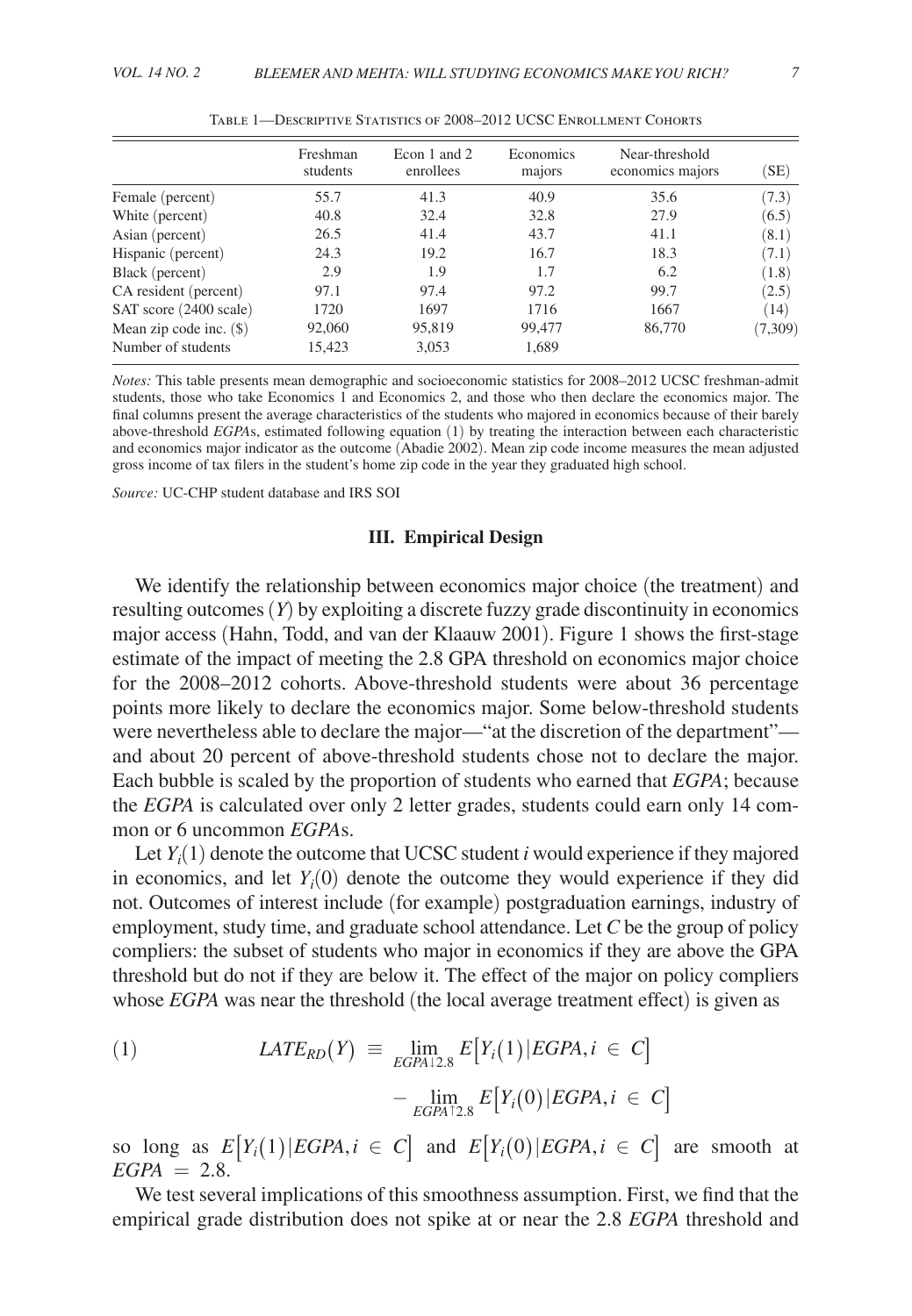

Figure 1. The Effect of the UCSC Economics GPA Threshold on Majoring in Economics

*Notes:* Each circle represents the percent of economics majors (*y*-axis) among 2008–2012 UCSC students who earned a given *EGPA* in Economics 1 and 2 (*x*-axis). The size of each circle corresponds to the proportion of students who earned that *EGPA*. *EGPA*s below 1.8 are omitted, leaving 2,839 students in the sample. Fit lines and beta estimate (at the 2.8 GPA threshold) from linear RD specification; standard error (clustered by *EGPA*) in parentheses.

*Source:* UC-CHP student database

that the 2008–2012 distribution is highly similar to the 2003–2007 grade distribution, years when the *EGPA* threshold was loosely enforced.21 This pattern implies that students did not manipulate their course grades to meet the GPA threshold. Second, we find that detailed student socioeconomic characteristics are smooth across the GPA threshold, as is a one-dimensional summary of student characteristics generated by flexibly predicting each student's 2017–2018 average wages by socioeconomic observables. This indicates that effects estimated across the threshold are unlikely to be driven by anything other than qualification for the major.<sup>22</sup> Finally, as a placebo test, we find that economics major selection and early-career wages are smooth across the 2.8 *EGPA* threshold in 2000-2002, before the GPA restriction was introduced.<sup>23</sup>

<sup>&</sup>lt;sup>21</sup> See online Appendix Figure A-4. Both distributions share the same shape as the  $2000-2002$  grade distribution (prior to the *EGPA* restriction's implementation), though average *EGPA* s trended downward over time. Students' Economics 2 grades are smooth across the threshold.

 $22$ See online Appendix Figure A-5. Predicted wages are estimated by OLS on the 2017–2018 wages of 2008–2012 UCSC students who did not complete Economics 1 and 2. Predicted wages are imputed only for students with observed 2017–2018 wages to match our main labor market estimation sample.

<sup>&</sup>lt;sup>23</sup>See online Appendix Figure A-6. We also exploit the small increase in economics major choice across the less binding 2003–2007 GPA threshold to noisily replicate the instrumental variable wage results in the main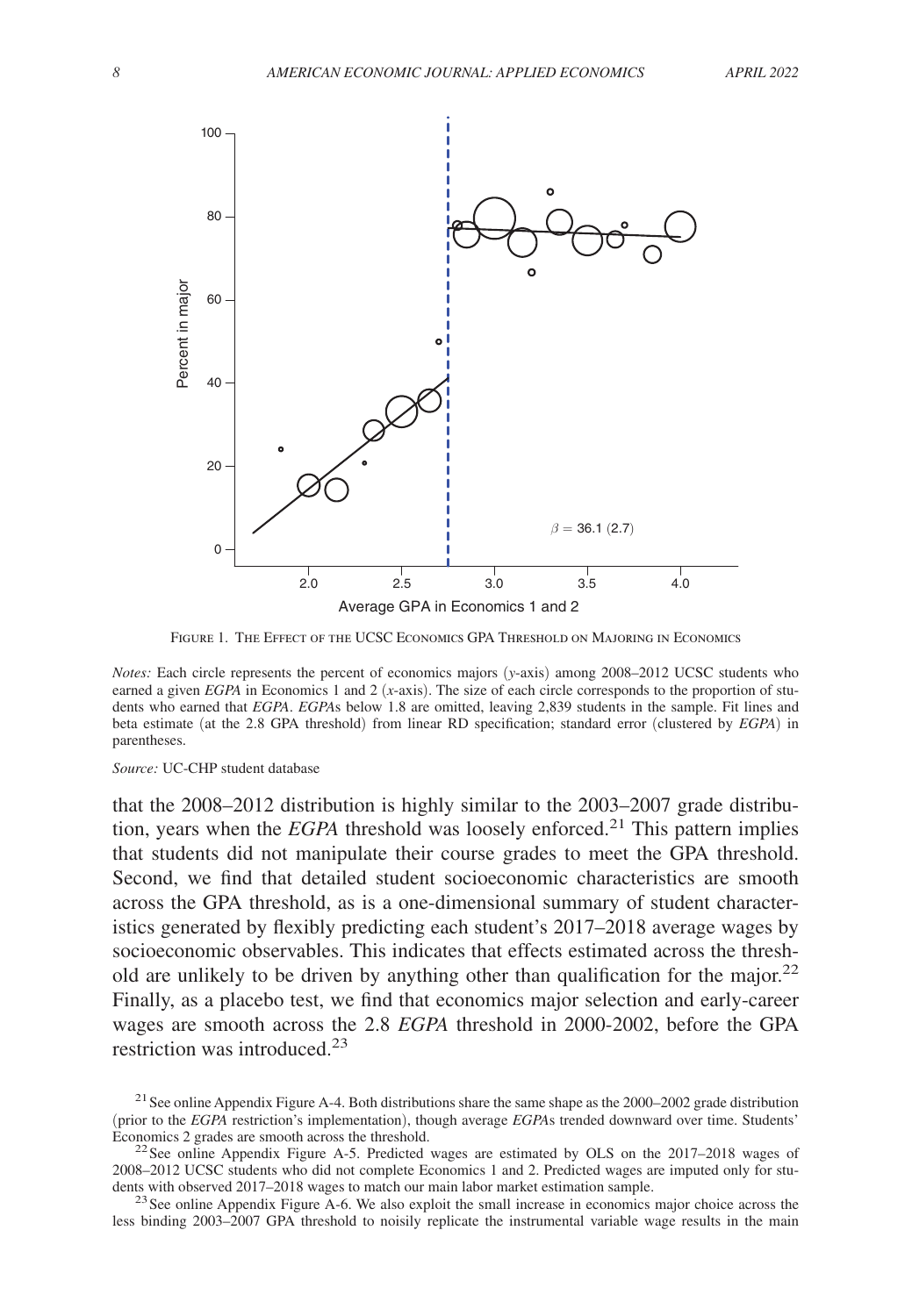Our baseline specification for estimating equation (1) is linear in the running variable (*EGPA*) on either side of the threshold and clusters standard errors by the 20 observed *EGPA* s above 1.8 (Lee and Card 2008). We also check that our results are robust to using a number of alternative specifications. These include (i) allowing quadratic running variable terms, (ii) adding demographic controls and high school fixed effects, (iii) narrowing the bandwidth to 0.5 *EGPA* points on either side of the threshold, and (iv) estimating "honest" local linear RD coefficients with optimal bandwidth and triangular kernel following Kolesár and Rothe (2018).<sup>24</sup> We note below the rare occasions in which any of the alternative specifications result in coefficients that differ substantially or statistically from those presented in the figures.<sup>25</sup>

The last columns of Table 1 present estimated characteristics of the students who majored in economics as a result of their barely above-threshold *EGPA* s (estimated following Abadie 2002). These students' observable characteristics are surprisingly similar to those of the average UCSC economics student: 36 percent are female, 41 percent are Asian, and essentially all of them are California residents. Despite their low introductory course grades, there is no indication that they were much less prepared for success than other economics majors: their mean SAT score is at the forty-first percentile of all economics majors, while the mean income of their zip codes of residence is at the forty-eighth percentile of their economics peers.<sup>26</sup> The representativeness on observables of our above-threshold policy compliers suggests that our estimated local average treatment effects may be similar to the average treatment effect of majoring in economics at UCSC.

#### **IV. Baseline Return to the Economics Major**

Figure 2 shows that 2008–2012 UCSC students with above-threshold *EGPAs* had far higher early-career wages than their below-threshold peers.<sup>27</sup> Measuring average California wages in 2017 and 2018—when students in the sample were 23 to 28 years old— above-threshold students earned about \$8,000 higher wages than below-threshold students, with a standard error of \$1,900.<sup>28</sup> Given that they were also 36 percentage points more likely to major in economics, the IV estimator suggests that students who just met the GPA threshold earned higher early-career wages by about \$22,000 if they declared the economics major, rising from \$37,000 to over \$59,000. Measuring wages in log dollars provides a similar 0.58 log dollar

specification below (first-stage 6.2 percentage points (2.9 SE), IV \$32,500 (\$19,600)).

<sup>&</sup>lt;sup>24</sup>The small number of running variable values suggests that these last estimates will be conservative. Online Appendix Tables A-1 to A-4 present regression coefficients from these alternative specifications for all main results. <sup>25</sup>All OLS and IV regressions are estimated using the *felm* function in the *lfe* R package, version 2. 8-5. Honest

local linear regressions are estimated by the *RDHonest* R package, version 0.3.2.

<sup>&</sup>lt;sup>26</sup>This absence of significant positive selection may result from the substantial noise in introductory course grades, which reflect a host of professor, teaching assistant, and extracurricular determinants (e.g., Sacerdote 2001; Fairlie, Hoffmann, and Oreopoulos 2014). A linear regression of *EGPA* on high school fixed effects and gender-ethnicity indicators interacted with SAT score, mean zip code GPA, and cohort provides an adjusted  $R<sup>2</sup>$  of only 0.15.

 $^{27}$  Impacted students mostly graduated between 2012 and 2016, so their early-career earnings and industries were not shaped by a postgraduate recession (Altonji, Kahn, and Speer 2016).

<sup>&</sup>lt;sup>28</sup> Students with earnings in only one of the two averaged years are assigned their observed year's wages; students with no observed wages in either year are dropped. Some RD specifications provide somewhat larger wage return estimates.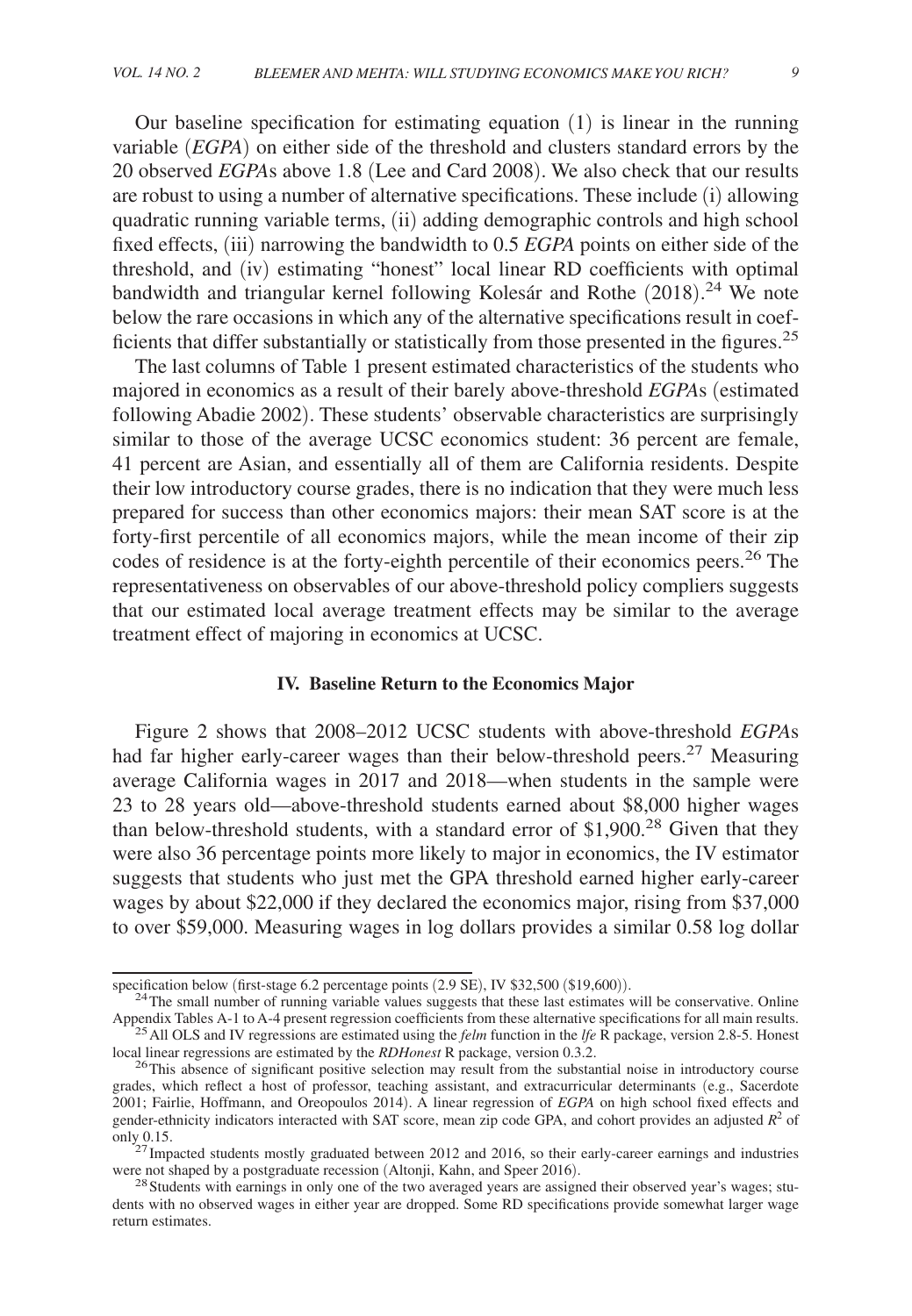

Figure 2. The Effect of the UCSC Economics GPA Threshold on Annual Wages

*Notes:* Each circle represents the mean 2017–2018 wages (*y*-axis) among 2008–2012 UCSC students who earned a given *EGPA* in Economics 1 and 2 (*x*-axis). The size of each circle corresponds to the proportion of students who earned that *EGPA*. 2017–2018 wages are the mean EDD-covered California wages in those years, omitting zeroes. Wages are CPI adjusted to 2018 and winsorized at 2 percent above and below. *EGPAs* below 1.8 are omitted, leaving 2,446 students with observed wages. Fit lines and beta estimate (at the 2.8 GPA threshold) from linear RD specification and instrumental variable specification (with majoring in economics as the endogenous variable); standard errors (clustered by *EGPA*) in parentheses.

*Sources:* UC-CHP student database and CA Employment Development Department

estimated treatment effect, though that estimate is statistically noisy in the Kolesár and Rothe (2018) specification.

The estimated returns to majoring in economics are nearly identical when estimated separately by student gender: \$21,700 (SE \$8,800) for men, \$22,600 (\$5,700) for women. The unexpectedly high observed earnings of students with *EGPA* = 2.35 visible in Figure 2 obtains only for male students, driving those estimates' higher standard errors. The return is also similar in magnitude among underrepresented minority (Black, Hispanic, and Native American) students: \$27,600  $(\overline{$}13,500)$ .<sup>29</sup>

 $29$ See online Appendix Figure A-7. California wages are observed for 80–90 percent of the sample, likely the result of nearly all UCSC freshman students being California residents. There is some evidence that students' likelihood of 2017–2018 California employment rises at the GPA threshold, though the estimates are not robust across different specifications; see online Appendix Figure A-9.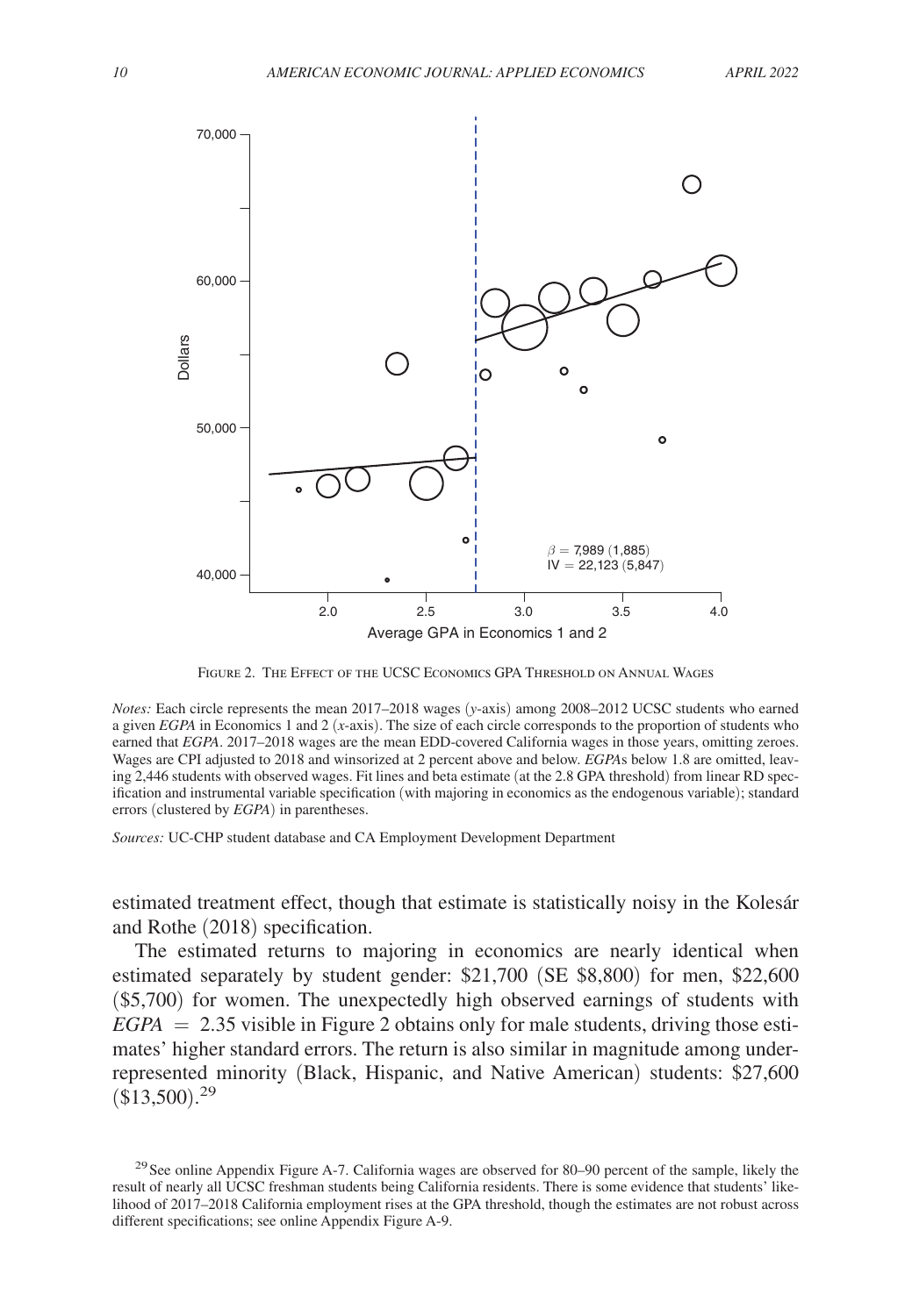

Figure 3. Estimated Wage Return to Economics Major by Age

*Notes:* This figure shows RD instrumental variable β estimates at the 2.8 GPA threshold of the effect of majoring in economics on earnings in each of 4–9 years after high school graduation, splitting the sample into the 2008–2009, 2010, and 2011–2012 UCSC incoming-class cohorts. The bars show 95 percent confidence intervals from standard errors clustered by *EGPA* . The black line shows the difference between the national median wages of economics majors and those of college graduates with majors in barely above-threshold UCSC students' second-choice majors, as measured in the ACS; see online Appendix Figure A-8. Wages are CPI adjusted to 2018 and winsorized at 2 percent above and below.

*Sources:* UC-CHP student database, CA Employment Development Department, and ACS (Ruggles et al. 2020)

These estimates do not appear to be solely driven by college graduates' first employment after graduation. Figure 3 presents estimates of the annual wage return to majoring in economics four to nine years after graduating high school for three partitions of our baseline sample: the 2008–2009 cohorts, 2010 cohort, and 2011–2012 cohorts. It shows suggestive evidence that the wage return grows larger as workers age from 23 to 28, though the small number of cohorts challenges separate identification of age and cohort effects. Online Appendix Figure A-8 contextualizes this finding by using American Community Survey (ACS) wage data (Ruggles et al. 2020) to visualize the median wages of US economics majors annually from ages 22 to 62 along with the weighted median wages of US college graduates who earned the second-choice majors that UCSC's policy-complying economics majors would have earned if economics had been unavailable (discussed further below). The relative observational return to economics increases with age in workers' twenties and thirties and remains large throughout workers' careers, resulting in a \$536,000 observational net present value of majoring in economics.<sup>30</sup>

<sup>&</sup>lt;sup>30</sup>The observational wage return to economics shrinks (though remains large) after age 50, possibly reflecting informational obsolescence (Deming and Noray 2020).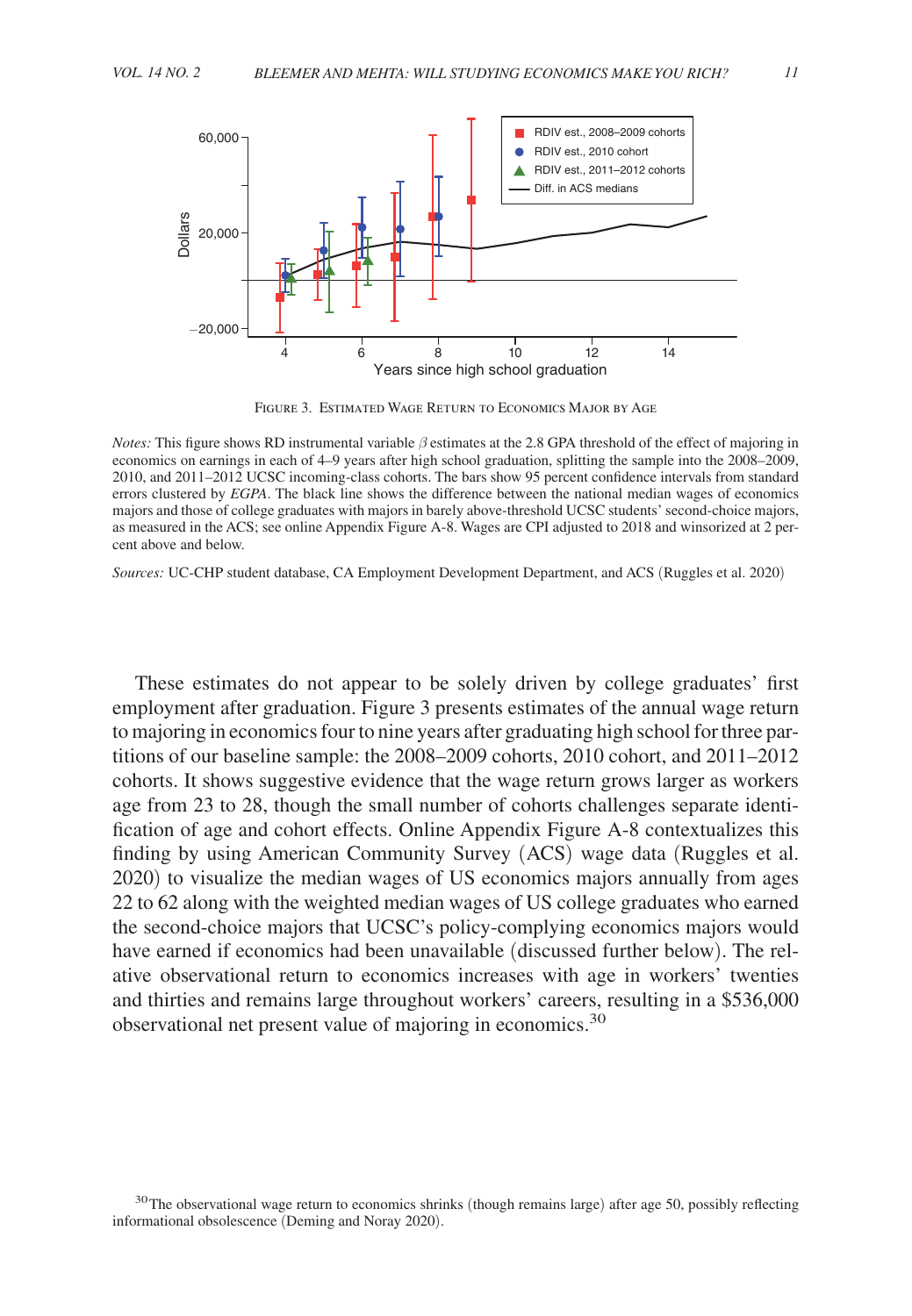

Figure 4. The Effect of Economics Major Access on Education and Attainment

*Note:* Each circle represents the mean educational outcome (*y*-axis) among 2008–2012 UCSC students who earned a given *EGPA* in Economics 1 and 2 (*x*-axis). The size of each circle corresponds to the proportion of students who earned that *EGPA* . Undergraduate degree attainment is measured in 2018. Graduate school enrollment indicates enrollment at a four-year university after undergraduate degree attainment within seven years of UCSC matriculation. Course-adjusted college GPA is calculated as the mean of the differences between students' grades and each course's fixed effect from a two-way student-course fixed effect model (see online Appendix Figure A-10). *EGPA* s below 1.8 are omitted, leaving 2,839 students in the sample. Fit lines and beta estimate (at the 2.8 GPA threshold) from linear RD specification and instrumental variable specification (with majoring in economics as the endogenous variable); standard error (clustered by *EGPA*) in parentheses.

*Sources:* UC-CHP student database and NSC

# **V. Why do Economics Majors Earn Higher Salaries?**

#### A. *Educational Performance*, *Resources*, *and Attainment*

Figure 4 shows how the characteristics of UCSC students' postsecondary educations differed as a result of being provided access to the economics major. Panels A and B show that access to the economics major does not change students' likelihood of earning a college degree or enrolling in a graduate degree program (within seven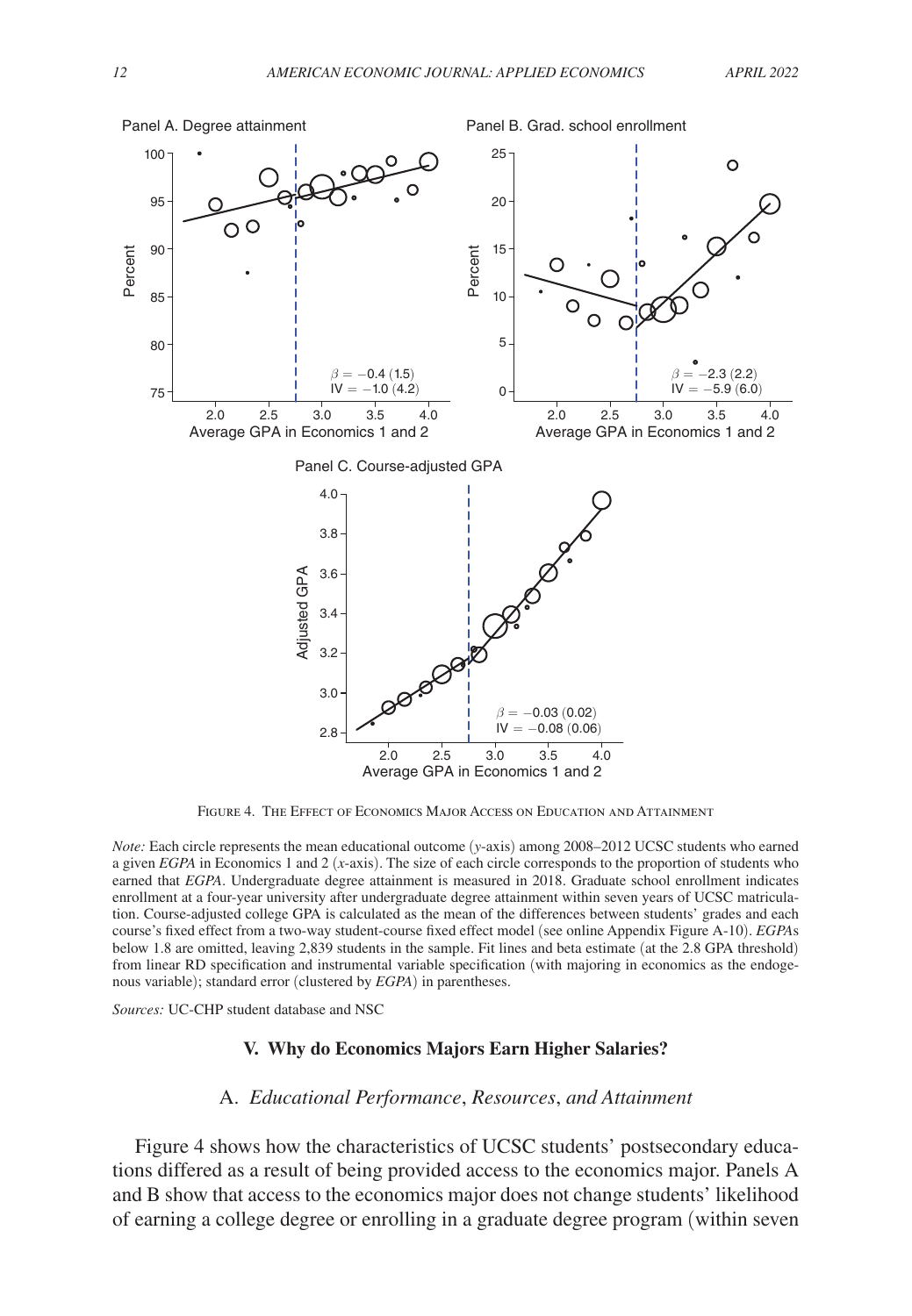years of matriculating).<sup>31</sup> Above-threshold students also have similar time to degree as below-threshold students. Economics major access does not provide students with smaller class sizes; if anything, average class sizes grow larger.<sup>32</sup> It does not lead students to earn higher or lower grades when adjusted for course difficulty (panel C), nor does it change the weekly amount of time students report studying outside of class.<sup>33</sup>

Instead, the primary estimable difference in students' postsecondary educations is the content of that education. Barely above-threshold economics majors completed 13 more economics courses than nonmajors, for a total of 17 economics courses on average. This caused the economics majors to take nine fewer courses in other social sciences and about four fewer courses across other disciplines. About seven of the additional economics courses were in traditional economics subdisciplines, while almost six were in subdisciplines related to business, finance, and accounting also offered by UCSC's economics department. Access to the economics major did not change the number of mathematics and statistics courses that students completed, but they did complete an average of two additional courses in quantitative methodology. $34$ 

If there was no signal value of economics degree attainment, then these estimates would imply a wage elasticity of economics course taking of about 0.3.<sup>35</sup> However, this estimate is likely upwardly biased by the potentially high signal value of economics degrees relative to students' second-choice majors. We are unable to directly distinguish between the degree's signal value and the value of additional human capital accumulation in this setting.<sup>36</sup>

# B. *Employment by Industry*

Majoring in economics causally impacts the industries in which students are employed in their early careers. This could reflect either industry-specific human capital formation or changes in students' preferences across industries. Panel A of Figure 5 suggests that part of the effect arises from student preferences: survey

<sup>&</sup>lt;sup>31</sup> Near-threshold students had a 96 percent bachelor's attainment rate—including degrees earned at other institutions by 2018—compared to 94 percent across the 2008–2012 UCSC freshman cohorts.

 $32$  For plots showing estimates for additional educational outcomes like time to degree and class size, see online Appendix Figure A-10.

 $33A$ bove-threshold students earn slightly lower unadjusted GPAs than below-threshold students as a result of relatively lower grading standards in UCSC's economics department; see online Appendix Figure A-10.

<sup>&</sup>lt;sup>34</sup>Quantitative methodology courses include any course that mentions "statistics," "econometrics," "psychometrics" or "quantitative/math/research/information methods" in its title. See online Appendix Figures A-11 and A-12.

<sup>&</sup>lt;sup>35</sup>Arteaga (2018) finds that in the setting of a Colombian university, a policy change that resulted in a 15 percent reduction in course taking among economics majors caused a 16 percent decline in students' early-career wages, implying a unit wage elasticity of economics course taking. It is unsurprising that we estimate a lower elasticity given that (i) below-threshold UCSC students excluded from the economics major took other courses instead of economics courses, whereas the Colombian students graduated having completed fewer aggregate courses, and (ii) below-threshold UCSC students earned a different college major instead, which could change the signal value of their degree.

<sup>&</sup>lt;sup>36</sup>One potential strategy to directly estimate the signal value of UCSC's economics degree would be to compare the wages of economics majors and nonmajors who took comparable numbers of economics courses. Unfortunately, as at many US public universities, many UCSC economics courses were formally or informally restricted to economics majors. Online Appendix Figure A-13 shows that there is essentially no overlap between the distribution of economics courses completed by 2008-2012 UCSC economics majors and nonmajors, thwarting that design.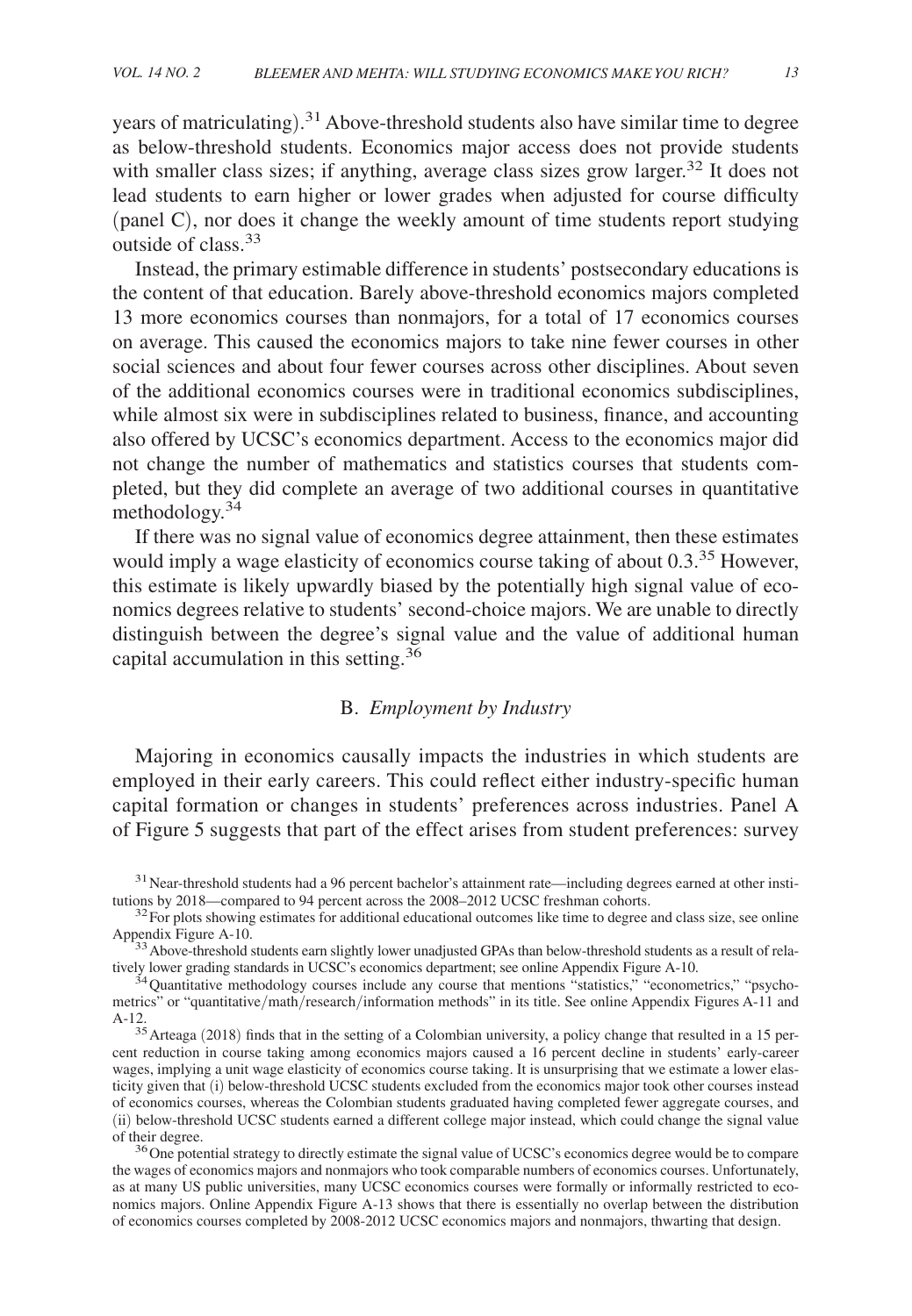

Average GPA in Economics 1 and 2

Figure 5. Effect of Economics Major Access on Industry Preferences and Employment

*Notes:* Each circle represents the mean outcome measure (*y*-axis) among 2008–2012 UCSC students who earned a given *EGPA* in Economics 1 and 2 (*x*-axis). The size of each circle corresponds to the proportion of students who earned that *EGPA*. Intended career in business/finance indicates selecting "Business, finance-related professions" on a survey asking "Career hope to eventually have after education complete" (see the online survey Appendix) among the 834 in-sample second- and third-year UCUES respondents. Employment in FIRE and accounting indicates 2017 or 2018 employment in the FIRE (NAICS codes 52 and 531) or accounting (541211) industries; see online Appendix Figure A-5. Imputed wages by industry ( six-digit NAICS) are calculated as the mean 2017–2018 wages of all 2008–2012 freshman-admit UCSC students. Imputed wages are CPI adjusted to 2018 and winsorized at 2 percent above and below. Fit lines and beta estimate (at the 2.8 GPA threshold) from linear RD specifications and instrumental variable specifications (with majoring in economics as the endogenous variable); standard error (clustered by *EGPA*) in parentheses. Six 2012 sophomore respondents were omitted from estimation; see online Appendix Figure A-14.

*Sources:* UC-CHP student database, SERU database, and CA Employment Development Department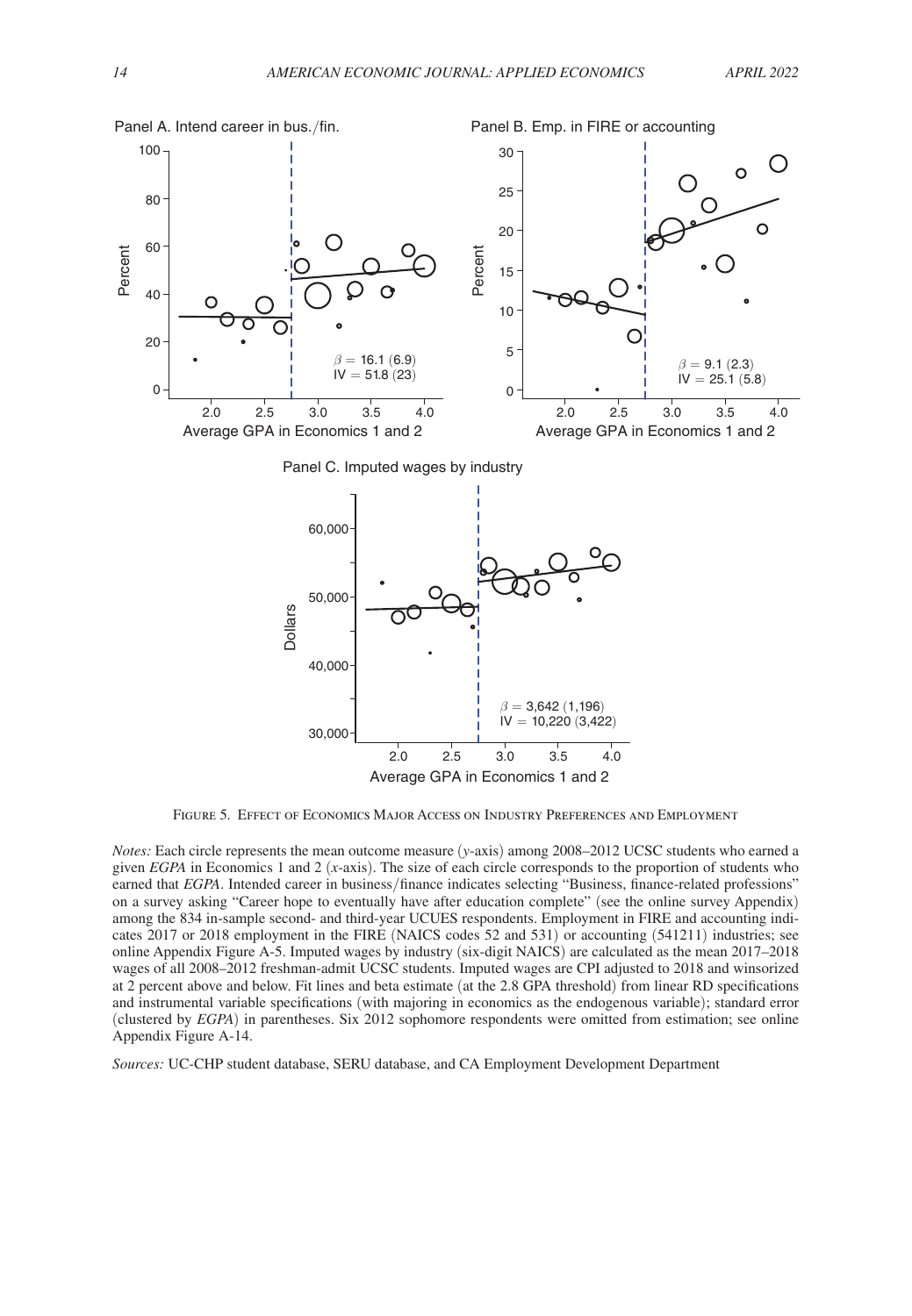responses from students' sophomore and junior spring quarters (prior to labor market entry) show that barely above-threshold economics majors became more than 50 percentage points more likely to report an interest in a business or finance career than nonmajors, though this could in part reflect increased employment opportunity in those industries.<sup>37</sup> Panel B shows that economics major access increases students' early-career likelihood of working in the most impacted FIRE and accounting industries by 25 percentage points, split two-thirds/ one-third between the two. Economics majors became 17 percentage points less likely to work in the education, health-care, and social assistance industries in 2017–2018.<sup>38</sup>

Panel C of Figure 5 shows the effect of majoring in economics on the average wages earned in students' industries of employment. Industries are defined by six-digit NAICS codes, and industry mean wages are measured using the 2017–2018 wages of all 2008–2012 UCSC students. Barely above-threshold economics majors work in industries with higher mean wages by about \$10,000, implying that just under half of the \$22,000 wage return to majoring in economics can be explained by economics majors working in higher-paying industries.<sup>39</sup>

## **VI. Average Wage-by-Major Statistics**

Differences in the average wages earned by college graduates with different majors are often presented as useful for students' major selection (Carnevale, Cheah, and Hanson 2015; US Department of Education 2019), but they could be misleading as a result of self-selection into majors. To examine this concern empirically, this section compares the causal return to majoring in economics at UCSC to observational differences in wages by major estimated using data from various reference populations (e.g., all UCSC graduates or college graduates in California).

Denote the average wage of college graduates in reference population *R* who completed major *m* by  $\tilde{w}_m^R$ . Among students at UCSC who have taken Econ 1 and 2, let  $m_i$  be student *i*'s chosen major,  $w_i(m)$  be the latent wages they would have earned if they had selected major *m*, and  $w_i = w_i(m_i)$  be their observed wage given that they chose  $m_i$ . The variable *T* is the treatment major (economics). Let  $P_m^0$  be the probability of choosing non-economics major *m* for the barely below-threshold students who would have earned economics majors if their *EGPA*s had been slightly higher (that is, below-threshold policy compliers),  $P_m^R$  be the probability of a

 $37$  First-year career-intention survey responses (prior to majoring in economics) are smooth across the threshold. We examine sophomore and junior responses because those students have (likely) already declared the economics major but have not yet been hired into postgraduate employment. Six 2012 sophomore respondents—economics majors with 2.7 *EGPA* s—are omitted from estimation as outliers; see online Appendix Figure A-14.

<sup>&</sup>lt;sup>38</sup> See online Appendix Table A-5, which shows estimated changes for each two-digit NAICS code. Accounting—in which UCSC Economics offers several courses—is the most-impacted six-digit NAICS code outside of FIRE industries.

 $39$ This conclusion is supported by a \$15,400 estimated IV wage coefficient in the presence of 6-digit-NAICS industry fixed effects, though that estimate is statistically noisy (SE \$8,000). If industries are partitioned into just 3 groups—FIRE, accounting, and all other industries combined—the 2 can explain only a \$2,300 (IV) wage increase at the threshold. Mean industry wages calculated using earlier UCSC cohorts and 2009–2010 wages provide nearly identical estimates, suggesting that this information *could* have been partly known by students. NAICS codes with fewer than ten observed workers are omitted.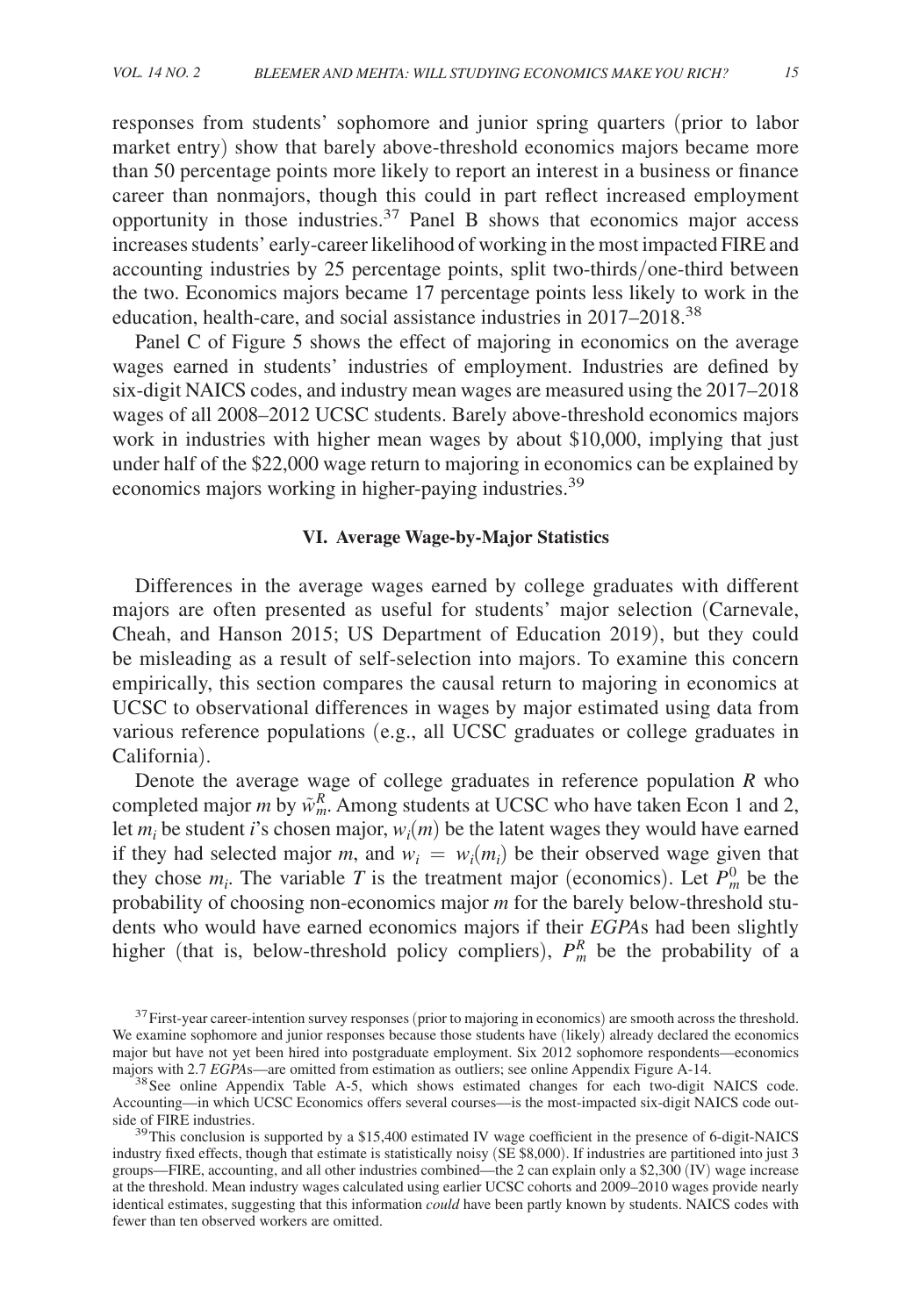student in *R* selecting *m* conditional on not selecting economics, and  $\bar{w}_m^0$  and  $\bar{w}_m^1$ be the expected latent wages in major *m* of UCSC policy compliers just below and above the GPA threshold. We can then estimate equation  $(1)$  in our sample of UCSC Econ 1 and 2 takers either using each student's observed wage as the dependent variable or replacing it with the  $\tilde{w}_m^R$  of their chosen major. These regressions yield estimates, respectively, of

(2) 
$$
LATE_{RD}(w) = \overline{w}_T^1 - \sum_{m \neq T} P_m^0 \overline{w}_m^0,
$$

(3) 
$$
LATE_{RD}(\tilde{w}_m^R) = \tilde{w}_T^R - \sum_{m \neq T} P_m^0 \tilde{w}_m^R.
$$

These equations show that wage-by-major statistics from *R* can be used to predict the treatment effect of earning an economics major for barely above-threshold UCSC students if they are similar to policy compliers' latent wages by major near the GPA threshold.

Figure 6 shows the average early-career wages by major for barely above-threshold economics majors' 10 most common second-choice majors—led by psychology (20 percent), environmental studies (14 percent), and "technology and information management" (12 percent)—and for UCSC's 3 economics tracks.<sup>40</sup> Average wages by major  $(\tilde{w}_m^R)$  are calculated in three ways: by linear regression of UCSC students' early-career wages on major dummies with and without detailed student controls and by the median wages of all early-career college graduates in California.<sup>41</sup> The figure also shows estimates of  $LATE_{RD}(\tilde{w}_m^R)$  for each set of average wage statistics as the difference between two dashed horizontal lines. These are estimates of equation (3), which implicitly weights the average wage in each counterfactual major by the likelihood that a below-threshold policy complier would select it. They are juxtaposed at the far right with the causally identified return to majoring in economics, as estimated following equation  $(2).<sup>42</sup>$ 

At UCSC and across the state, economics majors have substantially higher average wages than college graduates who earned the observed counterfactual majors.43 Using either OLS estimates or median wages, the difference between the average wages of economics majors and the weighted-average wage among the counterfactual majors *underestimates* the causally estimated return to majoring in economics by up to 21 percent.

<sup>&</sup>lt;sup>40</sup> Above-threshold policy compliers are more likely to choose the BME track than the average economics major. The fraction of economics majors on the BME track only increases slightly and statistically insignificantly across the GPA threshold (10.5 percentage points, SE 6.1), suggesting that the large share of policy compliers on that track largely results from local student demand, not department policy. See online Appendix Figure A-15.

<sup>&</sup>lt;sup>41</sup> National wage-by-major medians display a similar pattern; see online Appendix Table A-6. California and US statistics are from the ACS (Ruggles et al. 2020). See online Appendix Table A-7 for a UCSC-ACS major crosswalk.

<sup>&</sup>lt;sup>42</sup>The imputed wage estimates partition students by their *set* of majors to calculate averages, whereas the major-specific estimates assign multi-major students to their higher-earning major; see online Appendix Figure A-16. Estimates of below- and above-threshold UCSC policy compliers' imputed and actual wages follow Abadie (2002).

<sup>&</sup>lt;sup>43</sup>BME majors have somewhat higher average wages than other economics majors at UCSC, but not elsewhere. UCSC's high-wage technology and information management major includes the economics department's core course sequence as required courses.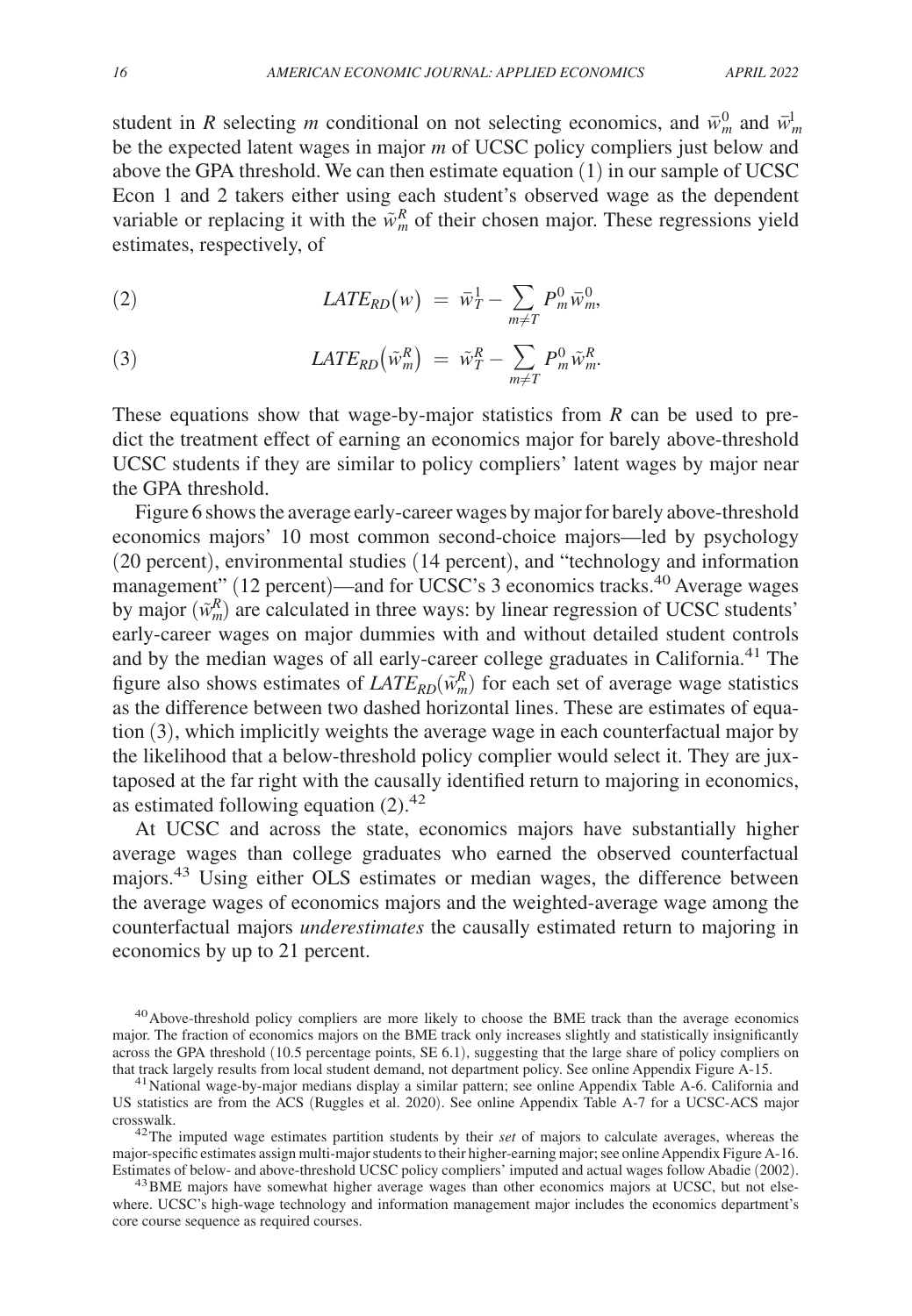

Figure 6. Average Wage Differences between Economics and Counterfactual Majors

*Notes:* This figure shows average early-career 2017–2018 wages by major of UCSC students (estimated by OLS, with and without control variables) and all California college graduates (ACS medians) for UCSC's three economics tracks and for the ten most common counterfactual majors earned by below-threshold UCSC policy compliers, juxtaposed with the causally identified local average treatment effect on early-career wages for below- and above-threshold UCSC policy compliers (following Abadie 2002). The black dotted lines show the average wages of the majors chosen by below- and above-threshold policy compliers, calculated by assigning each 2008–2012 UCSC student to their corresponding majors' average wage— leave-one-out in the UCSC no-controls sample and using the linear RD IV model on the resulting imputed wages. Counterfactual major shares are estimated by the linear RD IV model predicting an indicator for earning that major; the shares sum to over 100 percent because below-threshold policy compliers earn more multiple majors. Bar widths are proportional to the major shares. UCSC statistics from 2008–2012 UCSC students matched to 2017–2018 wages; California statistics calculated from age 23–28 2017–2018 ACS respondents. OLS coefficients from regressions of wages on major indicators with or without covariates (gender-ethnicity, SAT score, zip code average adjusted gross income, cohort year, and high school fixed effects), partitioning students by their highest-earning major. See online Appendix Figure A-7 for UCSC-ACS major mapping. Wages and wage-by-major averages are CPI adjusted to 2018 and winsorized at 2 percent above and below.

*Sources:* UC-CHP student database, CA Employment Development Department, and ACS (Ruggles et al. 2020)

Why might wage-by-major estimates differ from the treatment effect of majoring in economics? To see the possible sources of bias, note that linear regression of observed wages on treatment in population *R* estimates  $\beta_{OLS}^R(w) \equiv \tilde{w}_T^R - \sum_{m \neq T} P_m^R \tilde{w}_m^R$ 

and that it is generically true in a Rubin causal model that (4) β*OLS R* (*w*) = *E*(*wi*(*T*) | *m<sup>i</sup>* = *T*) − *E*(*wi*(∼*T*) | *m<sup>i</sup>* = *T*) ] Average Treatment Effect on Treated in *R* (*ToT R* ) + [ *E*(*wi*(∼*T*) | *m<sup>i</sup>* = *T*) − *E*(*wi*(∼*T*) | *m<sup>i</sup>* ≠ *T*)] Selection Bias .

Equation (4) shows that OLS overestimates economics majors' true wage gains if those selecting economics would have earned more in non-economics majors than those who did not select economics—due to, e.g., stronger prior quantitative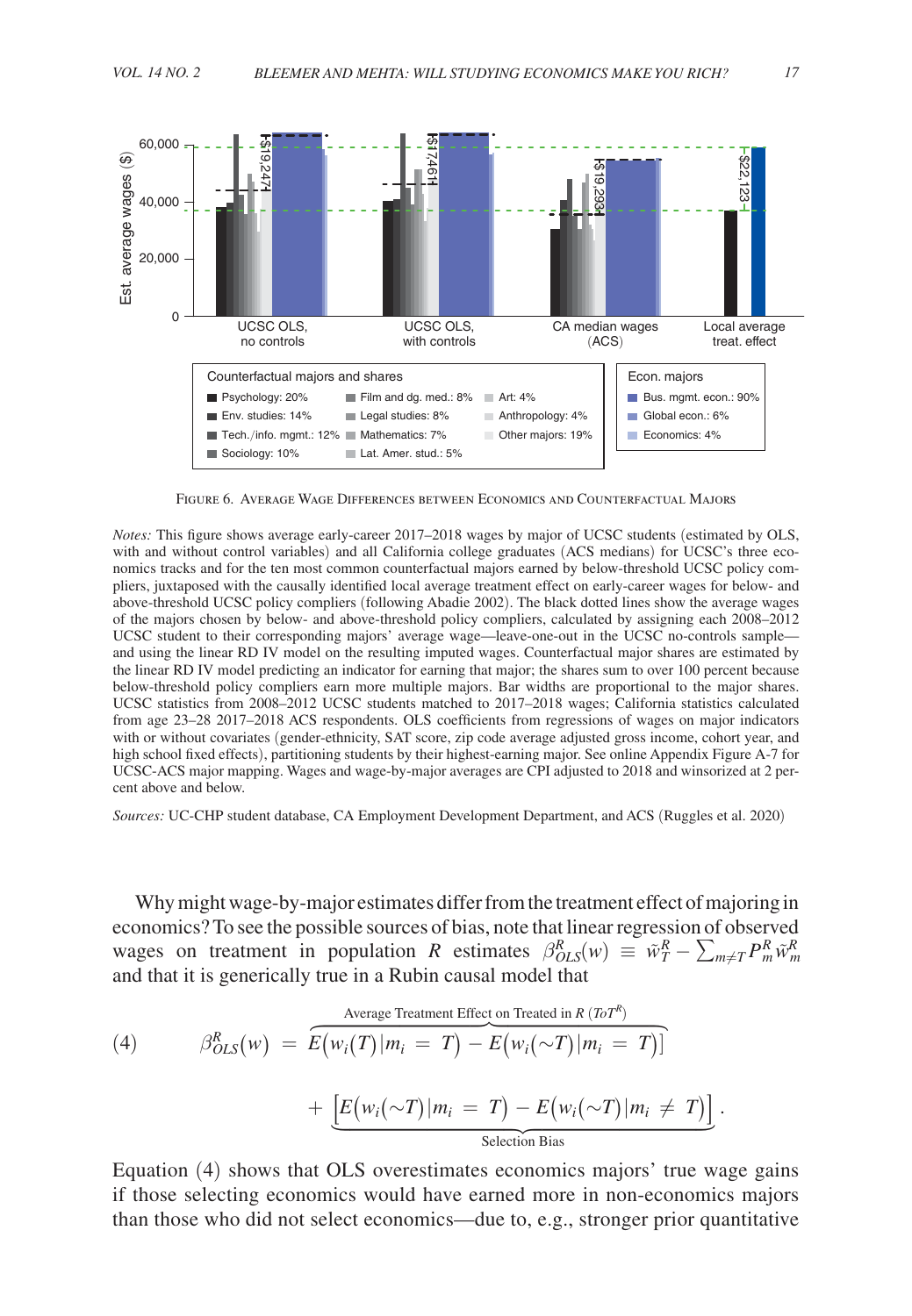training or stronger preferences for high wages. Combining equations (2), (3), and (4) yields

(5) 
$$
LATE_{RD}(\tilde{w}_m^R) - LATE_{RD}(w)
$$

$$
= \underbrace{[LATE_{RD}(\tilde{w}_m^R) - \beta_{OLS}^R(w)]}_{\text{Counterfactual Major Correction}} + \underbrace{[ToT^R - LATE_{RD}(w)]}_{\text{ Treatment Effect Heterogeneity}} + \text{[Selection Bias]}.
$$

Equation (5) decomposes the difference between the observational difference in average wages by major in population *R* and our estimated treatment effect of majoring in economics at UCSC. The counterfactual major correction is positive whenever the majors selected by below-threshold UCSC policy compliers are systematically higher-earning than those selected by non-economics majors in *R* —as is clear from comparing the definition of  $\beta_{OLS}^R(w)$  to equation (3). The treatment effect heterogeneity term is positive whenever economics majors in *R* have larger latent treatment effects than those of policy compliers near the GPA threshold. Selection bias is positive when economics majors in *R* would have earned higher wages in non-economics majors than nonmajors in *R* .

The left-hand side of equation (5) is negative and small when *R* consists of all UCSC graduates, and the counterfactual major correction is very small. This implies that the treatment effect heterogeneity and selection bias terms must roughly cancel each other out.<sup>44</sup> Figure 6 shows this clearly. Above-threshold policy compliers have lower average earnings than the average UCSC students on their economics tracks, but their wages would have been even lower—to an even greater degree than the difference in average wages by major—if they'd earned their second-choice majors instead.45, 46 Combined with the fact that selection bias resulting from observable characteristics is positive  $(\$19, 247 - \$17, 461 > 0)$ , this suggests that  $T_0 T^{UCSC} < \beta_{OLS}^{UCSC} < LATE_{RD}(w)$ : the average economics major earned a return smaller than the observational wage difference, while students who were barely unable to declare the economics major may have earned a return larger than the observational wage difference.

Together, these results suggest that OLS and wage-by-major medians well approximate, and in fact slightly underestimate, the causal effect of majoring in economics identified by our instrumental variable design.

<sup>44</sup> With all UCSC graduates as *R*, we estimate  $LATE_{RD}(\tilde{w}_m^R) = $19,427$  (Figure 6),  $LATE_{RD}(w) = $22,123$ (Figure 6), and  $\beta_{OLS}^R(w)$  = \$20,039 (online Appendix Table A-6). The LHS is then −\$2,876, the counterfactual major correction is −\$792, and the heterogeneity and selection terms sum to −\$2,084, which is less than 10 percent of the estimated treatment effect by magnitude.

<sup>45</sup>This is consistent with students having comparative advantage in their preferred major (Kirkeboen, Leuven and Mogstad 2016), one dimension of treatment effect heterogeneity.

<sup>46</sup>Using the CPI-adjusted 2009–2010 wage-by-major medians of earlier UCSC cohorts to impute the 2008–2012 cohorts' wages yields  $LATE_{RD}(\tilde{w}_m^R)$  estimates that are strikingly similar to the true local average treatment effect (online Appendix Figure A-17), suggesting that those effects are relatively stable over time.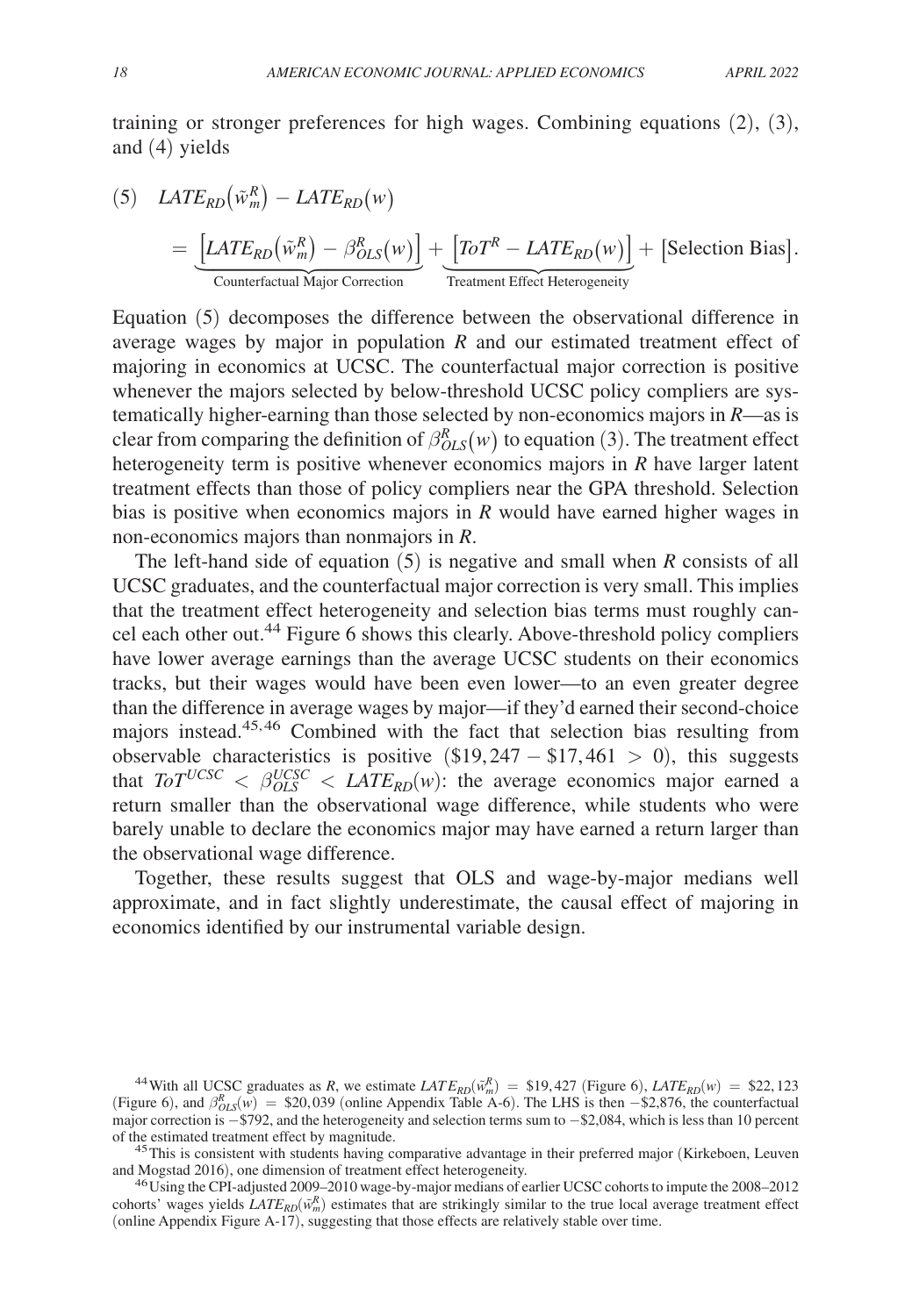#### **VII. Conclusion**

The UCSC Economics Department's 2008–2012 binding major restriction policy provides an unusual opportunity to transparently identify the personal early-career wage return to earning an economics major in college. We show that the wage return to economic education is very high relative to education in students' second-choice social science disciplines, causing a 46 percent increase in mid-twenties earnings despite no change in educational investment or degree attainment. About half of the observed effect can be attributed to economics majors' specialization in particular high-wage industries, in part reflecting changes in students' reported preferences across professions. Mirroring a similar finding from studies of the return to additional years of education (Card 1999), we show that major-specific OLS estimates and differences in median wages by major both slightly underestimate the observed wage return to economics. For reference, a comparison between the national median wages of college graduates with economics degrees and those of graduates with degrees in UCSC economics students' second-choice majors suggests that majoring in economics raises the net present value of a student's college education by \$536,000, with the early-career annual wage difference widening over time.

These findings imply that students' major choices could have financial implications roughly as large as their decision to enroll in college (Autor 2014), highlighting the centrality of heterogeneity in the private returns to higher education. They also point to students' college major choice as a key decision point where policymakers can intervene to substantially impact youths' long-run labor market outcomes.<sup>47</sup> Finally, these findings illuminate the relationship between major-specific returns and industrial composition, suggesting an important role for preferences and industry-specific human capital acquisition in postsecondary education.

These findings come with four caveats. First, our results are estimated for students at a moderately selective public university—at the sixtieth percentile of the university average SAT distribution—where nearly all students eventually earn a bachelor's degree (at UCSC or elsewhere); the findings may not be representative of the average university student. Second, our analysis is restricted to students who already choose to take introductory economics courses and may not extend to other students. Third, there are many US states (unlike California) where economics majors do not earn above-average early-career wages, suggesting an important role for local labor demand in shaping major-specific returns.<sup>48</sup> Finally, higher education's broad public and nonpecuniary returns imply that wage returns are insufficient in themselves for drawing conclusions about the efficiency of educational policies (e.g., see McMahon 2009).

<sup>&</sup>lt;sup>47</sup>Indeed, Bleemer and Mehta (2021) show that GPA-based major restrictions regressively shape students' major choices, tending to decrease disadvantaged students' access to universities' high-demand majors.

<sup>&</sup>lt;sup>48</sup>For example, in the 15 states where industries' employment shares among college graduates are least similar to California's, 2017–2018 ACS statistics show that economics majors do not have higher median wages than other college graduates and earn lower wages than nonmajors in most two-digit industries. See online Appendix Figure A-18.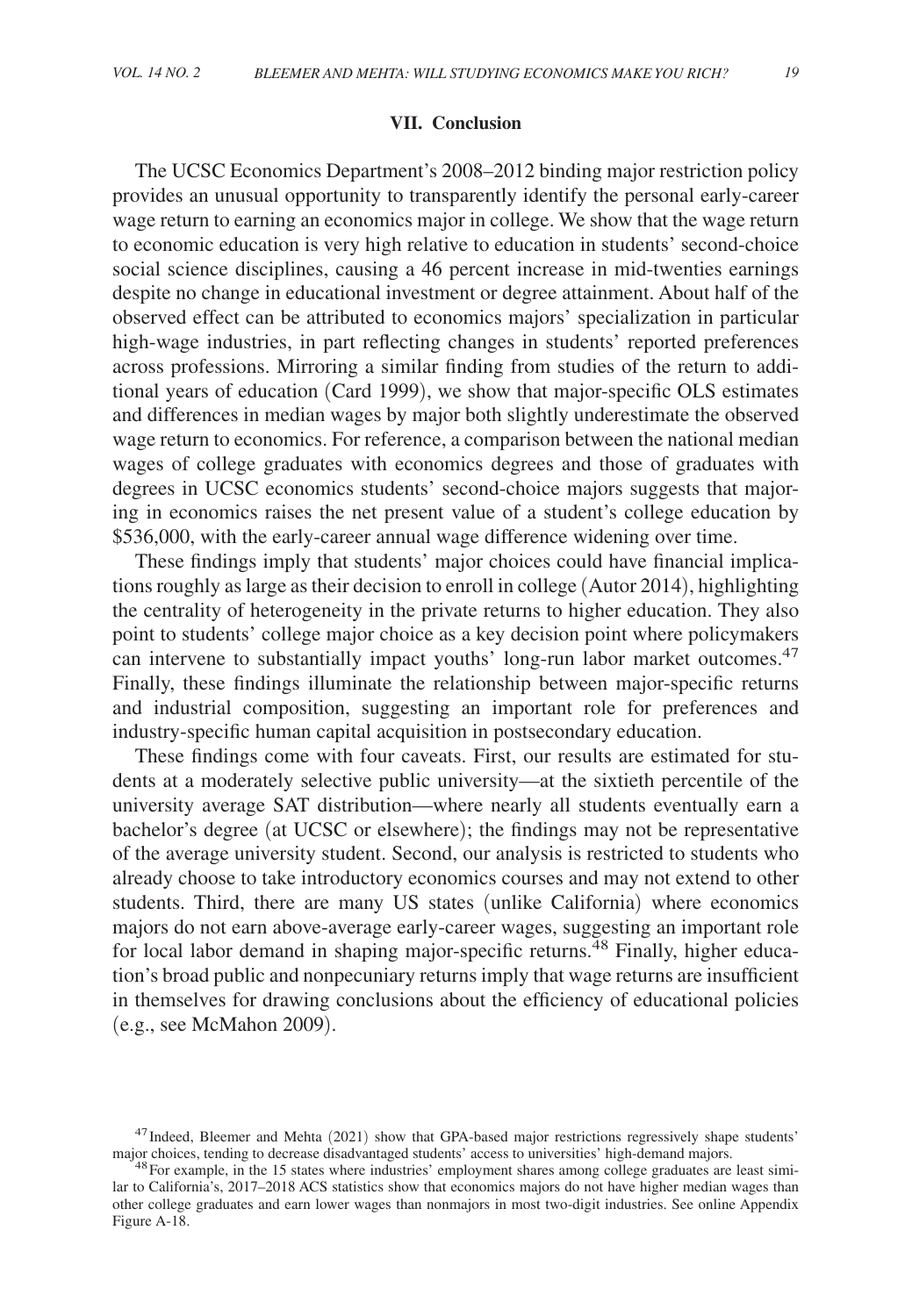#### Survey Appendix

We analyze students' responses to two UCUES survey questions. The first question asks, "How many hours: -Studying and other academic activities outside of class," and respondents are provided 8 radio-button alternatives: "0; 1–5; 6–10; 11–15; 16–20; 21–25; 26–30; More than 30." We code each range to its mean and code "More than 30" to 35.

The second question asks, "Career hope to eventually have after education complete." Students' available responses are "Agricultural/agribusiness; Artistic, creative professions; Business, finance-related professions; Civil service/government; Education; Engineering, computer programming; Law; Medicine, health-related professions; Military; Psychology, helping professions; Researcher, scientist; I have no idea whatsoever; Other." Our analysis uses an indicator for whether the student selected the third response, "Business, finance-related professions."

#### **REFERENCES**

- **Abadie, Alberto.** 2002. "Bootstrap Tests for Distributional Treatment Effects in Instrumental Variable Models." *Journal of the American Statistical Association* 97 (457): 284–92.
- **Ahn, Thomas, Peter Arcidiacono, Amy Hopson, and James R. Thomas.** 2019. "Equilibrium Grade Inflation with Implications for Female Interest in STEM Majors." NBER Working Paper 26556.
- **Altonji, Joseph G., and Seth D. Zimmerman.** 2019. "The Costs of and Net Returns to College Major." In *Productivity in Higher Education*, edited by Caroline M. Hoxby and Kevin Stange, 133–76. Chicago, IL: University of Chicago Press.
- **Altonji, Joseph G., Erica Blom, and Costas Meghir.** 2012. "Heterogeneity in Human Capital Investments: High School Curriculum, College Major, and Careers." *Annual Review of Economics* 4 (1): 185–223.
- **Altonji, Joseph G., Lisa B. Kahn, and Jamin D. Speer.** 2014. "Trends in Earnings Differentials across College Majors and the Changing Task Composition of Jobs." *American Economic Review* 104 (5): 387–93.
- **Altonji, Joseph G., Lisa B. Kahn, and Jamin D. Speer.** 2016. "Cashier or Consultant? Entry Labor Market Conditions, Field of Study, and Career Success." *Journal of Labor Economics* 34 (S1): S361-S401.
- **Altonji, Joseph G., Peter Arcidiacono, and Arnaud Maurel.** 2016. "The Analysis of Field Choice in College and Graduate School: Determinants and Wage Effects." In *Handbook of the Economics of Education*, Vol. 5, edited by Eric A. Hanushek, Stephen Machin, and Ludger Woessmann, 305–96. Amsterdam: Elsevier.
- **Andrews, Rodney J., and Kevin M. Stange.** 2019. "Price Regulation, Price Discrimination, and Equality of Opportunity in Higher Education: Evidence from Texas." *American Economic Journal: Economic Policy* 11 (4): 31–65.
- **Andrews, Rodney J., Scott A. Imberman, and Michael F. Lovenheim.** 2017. "Risky Business? The Effect of Majoring in Business on Earnings and Educational Attainment." NBER Working Paper Series 23575.
- **Angrist, Joshua D., and Alan B. Keueger.** 1991. "Does Compulsory School Attendance Affect Schooling and Earnings?" *Quarterly Journal of Economics* 106 (4): 979–1014.
- **Angrist, Joshua D., and Victor Lavy.** 1999. "Using Maimonides' Rule to Estimate the Effect of Class Size on Scholastic Achievement." *Quarterly Journal of Economics* 114 (2): 533–75.
- **Arcidiacono, Peter.** 2004. "Ability Sorting and the Returns to College Major." *Journal of Econometrics* 121 (1–2): 343–75.
- **Arcidiacono, Peter, Esteban Aucejo, and V. Joseph Hotz.** 2016. "University Differences in the Graduation of Minorities in STEM Fields: Evidence from California." *American Economic Review*  106 (3): 525–62.
- **Arteaga, Carolina.** 2018. "The Effect of Human Capital on Earnings: Evidence from a Reform at Colombia's Top University." *Journal of Public Economics* 157: 212–25.
- **Autor, David.** 2014. "Skills, Education, and the Rise of Earnings Inequality among the 'Other 99 Percent'." *Science* 344 (6186): 843–51.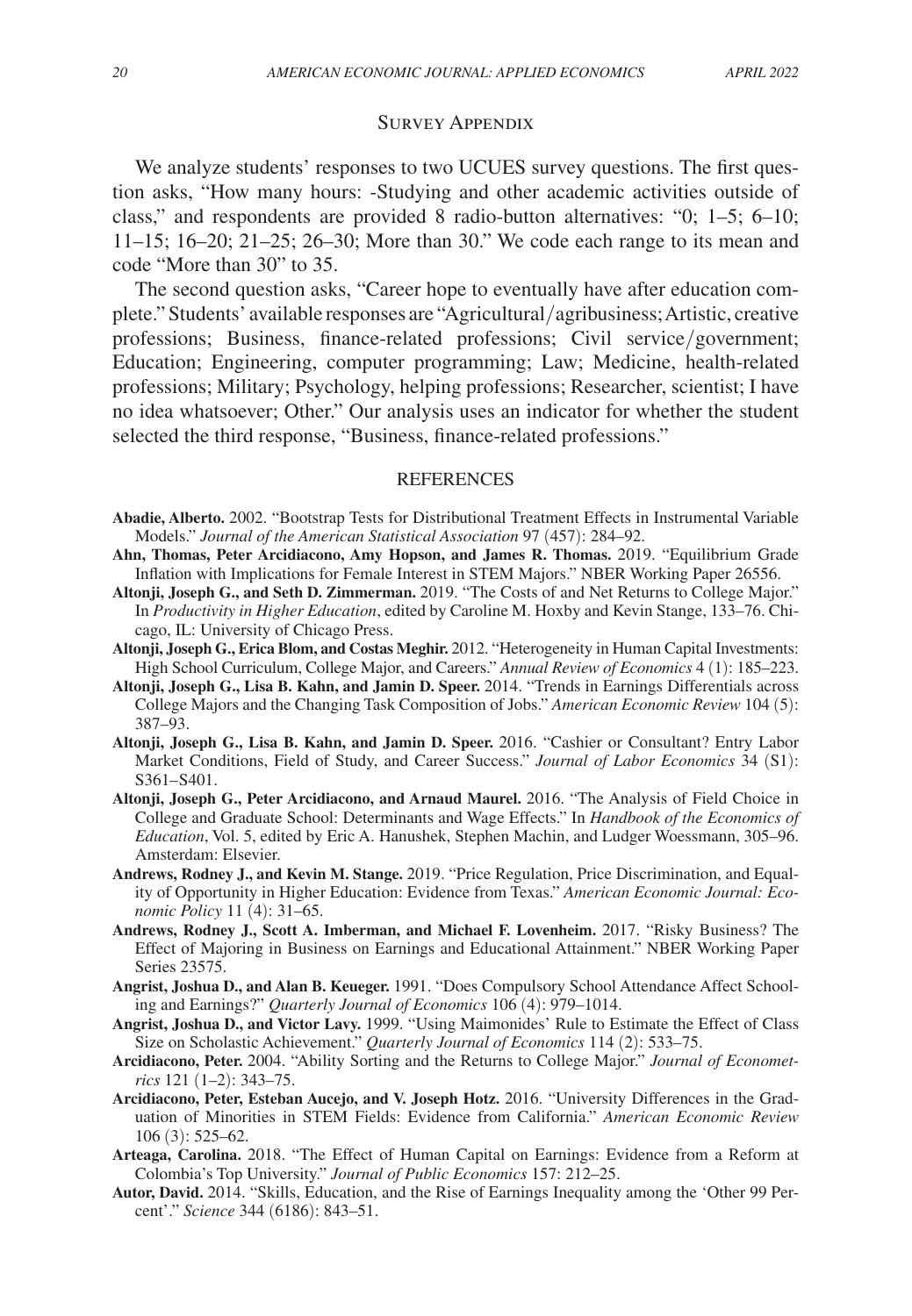- **Beffy, Magali, Denis Fougère, and Arnaud Maurel.** 2012. "Choosing the Field of Study in Postsecondary Education: Do Expected Earnings Matter?" *Review of Economics and Statistics* 94 (1): 334–47.
- **Berger, Mark C.** 1988. "Predicted Future Earnings and Choice of College Major." *ILR Review* 41 (3): 418–29.
- **Black, Dan A., Seth Sanders, and Lowell Taylor.** 2003. "The Economic Reward for Studying Economics." *Economic Inquiry* 41 (3): 365–77.
- **Bleemer, Zachary.** 2018. "The UC ClioMetric History Project and Formatted Optical Character Recognition." UC Berkeley Center for Studies in Higher Education Research and Occasional Paper Series CSHE.3.18.
- **Bleemer, Zachary.** 2021. "Top Percent Policies and the Return to Postsecondary Selectivity." UC Berkeley Center for Studies in Higher Education Research and Occasional Paper Series CSHE.1.21.
- **Bleemer, Zachary.** 2022. "Affirmative Action, Mismatch, and Economic Mobility after California's Proposition 209.'' *Quarterly Journal of Economics* 137 (1): 115-160.
- **Bleemer, Zachary, and Aashish Mehta.** 2020. *Major Restrictions, Socioeconomic Stratification, and Student Outcomes*. Oakland, CA: UCOP Institutional Research and Academic Planning.
- **Bleemer, Zachary, and Aashish Mehta.** 2021. College Major Restrictions and Student Stratification. UC Berkeley Center for Studies in Higher Education Research and Occasional Paper Series CSHE.14.21.
- **Bleemer, Zachary, and Aashish Mehta.** 2022. "Replication data for: Will Studying Economics Make You Rich? A Regression Discontinuity Analysis of the Returns to College Major." American Economic Association [publisher], Inter-university Consortium for Political and Social Research [distributor]. https://doi.org/10.38886/E126941V1.
- **California Employment Development Department (EDD).** 2019. "California Labor Market Information Customized Data." State of California. Accessed April 2019.
- **Canaan, Serena, and Pierre Mouganie.** 2018. "Returns to Education Quality for Low-Skilled Students: Evidence from a Discontinuity." *Journal of Labor Economics* 36 (2): 395–436.
- **Card, David.** 1999. "The Causal Effect of Education on Earnings." In *Handbook of Labor Economics*, Vol. 3A, edited by Orley C. Ashenfelter and David Card, 1801–63. Amsterdam: Elsevier.
- **Carnevale, Anthony P., Ban Cheah, and Andrew R. Hanson.** 2015. *The Economic Value of College Majors*. Washington, DC: Georgetown University Center on Education and the Workforce.
- **Castleman, Benjamin L., Bridget Terry Long, and Zachary Mabel.** 2018. "Can Financial Aid Help to Address the Growing Need for STEM Education? The Effects of Need-Based Grants on the Completion of Science, Technology, Engineering, and Math Courses and Degrees." *Journal of Policy Analysis and Management* 37 (1): 136–66.
- **Cohodes, Sarah R., and Joshua S. Goodman.** 2014. "Merit Aid, College Quality, and College Completion: Massachusetts' Adams Scholarship as an In-Kind Subsidy." *American Economic Journal: Applied Economics* 6 (4): 251–85.
- **Daly, Moira, and Daniel Le Maire.** 2021. "University Admission and Preferred Field of Study." http://lemaire.dk/University\_Admission\_June\_6.pdf.
- **Deming, David J., and Kadeem Noray.** 2020. "Earnings Dynamics, Changing Job Skills, and STEM Careers." *Quarterly Journal of Economics* 135 (4): 1965–2005.
- **Denning, Jeffrey T., and Patrick Turley.** 2017. "Was That SMART? Institutional Financial Incentives and Field of Study." *Journal of Human Resources* 52 (1): 152–86.
- **Fairlie, Robert W., Florian Hoffmann, and Philip Oreopoulos.** 2014. "A Community College Instructor Like Me: Race and Ethnicity Interactions in the Classroom." *American Economic Review* 104 (8): 2567–91.
- **Hahn, Jinyong, Petra Todd, and Wilbert Van der Klaauw.** 2001. "Identification and Estimation of Treatment Effects with a Regression-Discontinuity Design." *Econometrica* 69 (1): 201–09.
- **Hamermesh, Daniel S., and Stephen G. Donald.** 2008. "The Effect of College Curriculum on Earnings: An Affinity Identifier for Non-ignorable Non-response Bias." *Journal of Econometrics* 144 (2): 479–91.
- **Hastings, Justine S., Christopher Z. Neilson, and Seth D. Zimmerman.** 2014. "Are Some Degrees Worth More than Others? Evidence from College Admission Cutoffs in Chile." NBER Working Paper 19241.
- **Hastings, Justine, Christopher A. Neilson, and Seth D. Zimmerman.** 2015. "The Effects of Earnings Disclosure on College Enrollment Decisions." NBER Working Paper 21300.
- **Hoekstra, Mark.** 2009. "The Effect of Attending the Flagship State University on Earnings: A Discontinuity-Based Approach." *Review of Economics and Statistics* 91 (4): 717–24.
- **James, Estelle, Nabeel Alsalam, Joseph C. Conaty, and Duc-Le To.** 1989. "College Quality and Future Earnings: Where Should You Send Your Child to College?" *American Economic Review* 79 (2): 247–52.